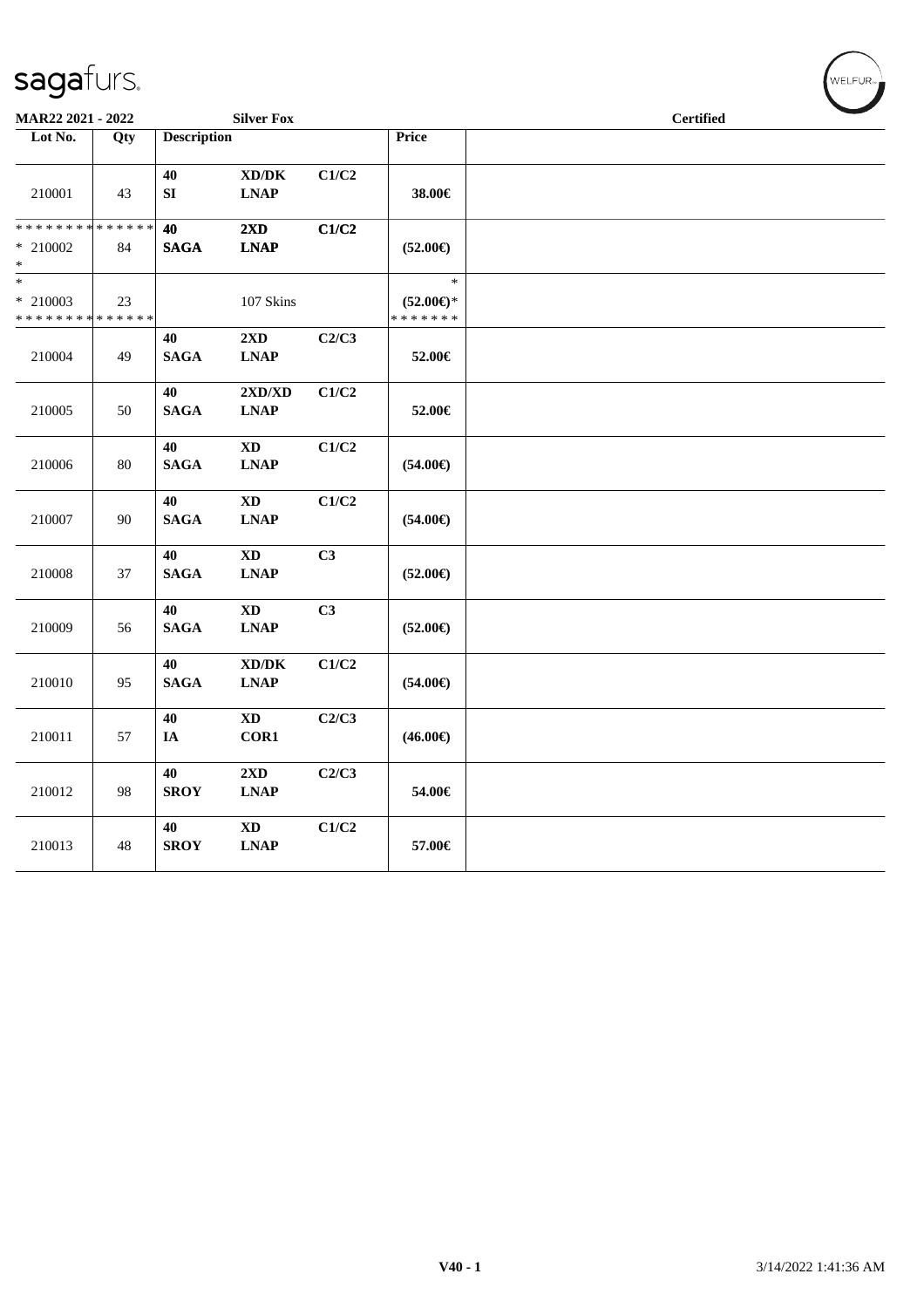| <b>MAR22 2021 - 2022</b>                                            |                    |                    | <b>Silver Fox</b>           |       |                                                | <b>Certified</b> |  |
|---------------------------------------------------------------------|--------------------|--------------------|-----------------------------|-------|------------------------------------------------|------------------|--|
| Lot No.                                                             | Qty                | <b>Description</b> |                             |       | Price                                          |                  |  |
| 210061                                                              | 98                 | 30<br>SI           | <b>Dark</b><br><b>LNAP</b>  | C1/C2 | 37.00€                                         |                  |  |
| * * * * * * * * * * * * * *<br>$* 210062$<br>$\ast$                 | 105                | 30<br><b>SAGA</b>  | 3XD                         | C2/C3 | $(40.00\epsilon)$                              |                  |  |
| $\ast$<br>$* 210063$<br>* * * * * * * * * * * * * *                 | 32                 |                    | 137 Skins                   |       | $\ast$<br>$(40.00\epsilon)$ *<br>* * * * * * * |                  |  |
| 210064                                                              | 105                | 30<br><b>SAGA</b>  | 2XD                         | C1/C2 | $(44.00\epsilon)$                              |                  |  |
| 210065                                                              | 63                 | 30<br><b>SAGA</b>  | 2XD                         | C2/C3 | $(42.00\epsilon)$                              |                  |  |
| 210066                                                              | 89                 | 30<br><b>SAGA</b>  | 2XD                         | C3/C4 | $(40.00\epsilon)$                              |                  |  |
| * * * * * * * * * * * * * * *<br>$* 210067$<br>$\ast$               | 105                | 30<br><b>SAGA</b>  | 2XD<br><b>LNAP</b>          | C1/C2 | $(44.00\epsilon)$                              |                  |  |
| $\overline{\phantom{0}}$<br>* 210068<br>* * * * * * * * * * * * * * | 60                 |                    | 165 Skins                   |       | $\ast$<br>$(44.00€)$ *<br>* * * * * * *        |                  |  |
| * * * * * * * * * * * * * *<br>* 210069<br>$*$                      | 91                 | 30<br><b>SAGA</b>  | 2XD<br><b>LNAP</b>          | C1/C2 | $(43.00\epsilon)$                              |                  |  |
| $*$<br>* 210070<br>* * * * * * * * * * * * * *                      | 30                 |                    | 121 Skins                   |       | $\ast$<br>$(43.00\epsilon)$ *<br>* * * * * * * |                  |  |
| 210071                                                              | 52                 | 30<br><b>SAGA</b>  | 2XD<br><b>LNAP</b>          | C2/C3 | $(42.00\epsilon)$                              |                  |  |
| 210072                                                              | 41                 | 30<br><b>SAGA</b>  | 2XD<br><b>LNAP</b>          | C3/C4 | $(42.00\epsilon)$                              |                  |  |
| 210073                                                              | 31                 | 30<br><b>SAGA</b>  | 2XD<br><b>LNAP</b>          | C3/C4 | (39.00)                                        |                  |  |
| * * * * * * * *<br>$* 210074$<br>$\ast$                             | * * * * * *<br>105 | 30<br><b>SAGA</b>  | <b>XD</b>                   | C1/C2 | $(46.00\epsilon)$                              |                  |  |
| $*$<br>$*$ 210075<br>$*$                                            | 98                 |                    | 2                           |       | $\ast$<br>$(46.00\epsilon)$ *<br>$\ast$        |                  |  |
| $\ast$<br>$* 210076$<br>$*$                                         | 98                 |                    | $\ensuremath{\mathfrak{Z}}$ |       | $\ast$<br>$(46.00\epsilon)$ *<br>$\ast$        |                  |  |
| $*$<br>$*$ 210077<br>$\ast$                                         | 91                 |                    | 4                           |       | $\ast$<br>$(46.00\epsilon)$ *<br>$\ast$        |                  |  |
| $\ast$<br>* 210078<br>* * * * * * * * * * * * * *                   | 24                 |                    | 416 Skins                   |       | $\ast$<br>$(46.00\epsilon)$ *<br>* * * * * * * |                  |  |
| * * * * * * * *<br>* 210079<br>$\ast$                               | * * * * * *<br>105 | 30<br><b>SAGA</b>  | <b>XD</b>                   | C1/C2 | $(46.00\epsilon)$                              |                  |  |
| $\ast$<br>* 210080<br>$\ast$                                        | 98                 |                    | $\overline{c}$              |       | $\ast$<br>$(46.00\epsilon)$ *<br>$\ast$        |                  |  |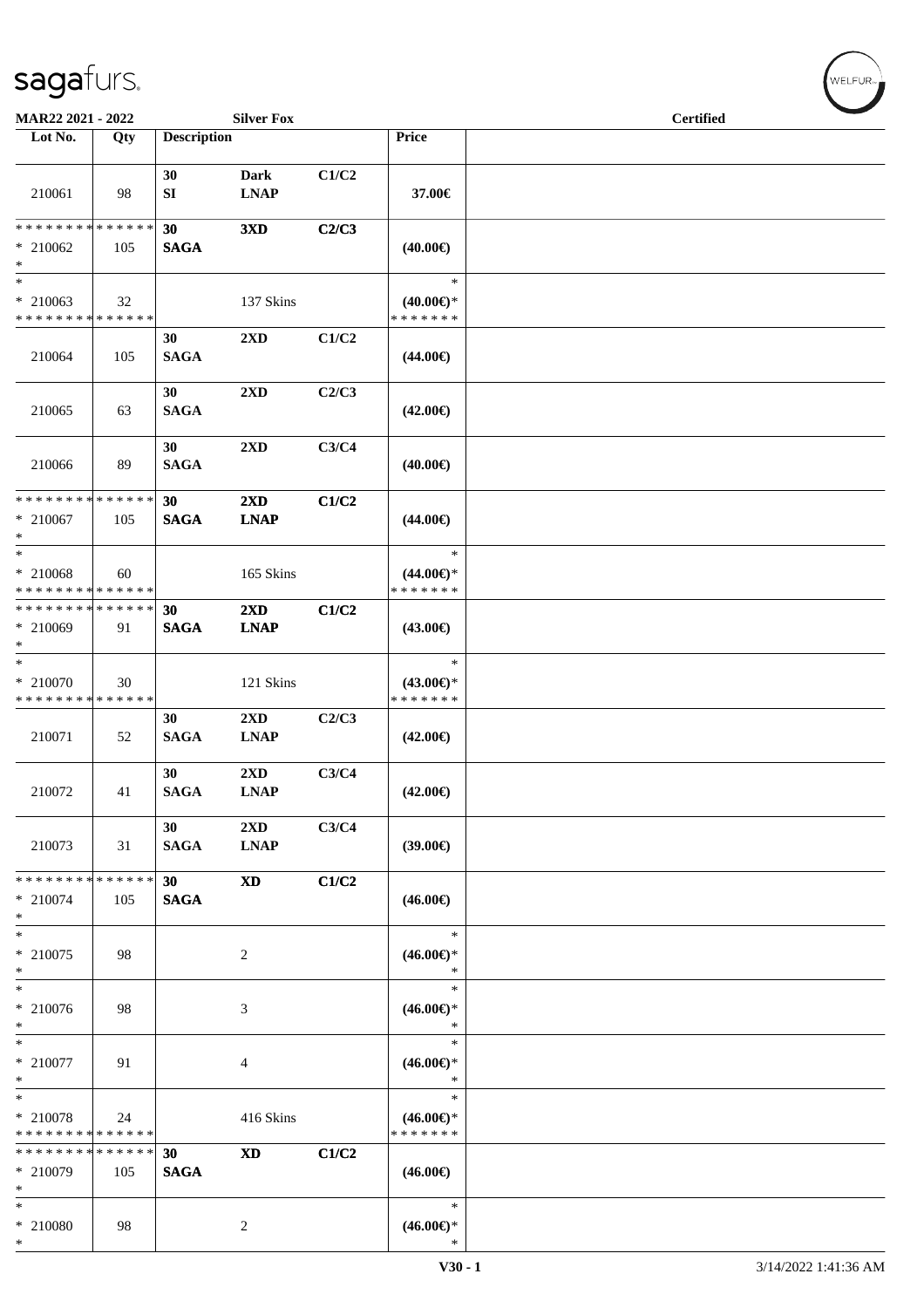| MAR22 2021 - 2022                                            |     |                    | <b>Silver Fox</b>            |       |                                      | <b>Certified</b> |  |
|--------------------------------------------------------------|-----|--------------------|------------------------------|-------|--------------------------------------|------------------|--|
| Lot No.                                                      | Qty | <b>Description</b> |                              |       | <b>Price</b>                         |                  |  |
|                                                              |     |                    |                              |       |                                      |                  |  |
| $*$                                                          |     | 30                 | XD                           | C1/C2 | $\ast$                               |                  |  |
| * 210081                                                     | 98  | <b>SAGA</b>        |                              |       | $(46.00\epsilon)$ *                  |                  |  |
| $*$                                                          |     |                    |                              |       | $\ast$                               |                  |  |
| $*$                                                          |     |                    |                              |       | $\ast$                               |                  |  |
| * 210082                                                     | 42  |                    | 343 Skins                    |       | $(46.00\epsilon)$ *<br>* * * * * * * |                  |  |
| * * * * * * * * * * * * * *<br>* * * * * * * * * * * * * * * |     |                    |                              |       |                                      |                  |  |
|                                                              |     | 30                 | XD                           | C1/C2 |                                      |                  |  |
| $*$ 210083<br>$*$                                            | 105 | <b>SAGA</b>        |                              |       | $(46.00\epsilon)$                    |                  |  |
| $*$                                                          |     |                    |                              |       | $\ast$                               |                  |  |
| * 210084                                                     | 98  |                    | 2                            |       | $(46.00\epsilon)$ *                  |                  |  |
| $*$                                                          |     |                    |                              |       | $\ast$                               |                  |  |
| $*$ $-$                                                      |     |                    |                              |       | $\ast$                               |                  |  |
| * 210085                                                     | 98  |                    | 3                            |       | $(46.00\epsilon)$ *                  |                  |  |
| $\ast$                                                       |     |                    |                              |       | $\ast$                               |                  |  |
| $*$                                                          |     |                    |                              |       | $\ast$                               |                  |  |
| $* 210086$                                                   | 98  |                    | 399 Skins                    |       | $(46.00\epsilon)$ *                  |                  |  |
| * * * * * * * * * * * * * *                                  |     |                    |                              |       | * * * * * * *                        |                  |  |
| * * * * * * * * * * * * * *                                  |     |                    | <b>IDENTICAL</b>             |       |                                      |                  |  |
| $* 210087$                                                   | 98  |                    |                              |       | 46.00€                               |                  |  |
| $*$                                                          |     |                    |                              |       |                                      |                  |  |
| $*$                                                          |     |                    |                              |       | $\ast$                               |                  |  |
| * 210088                                                     | 98  |                    | 2                            |       | 46.00€*                              |                  |  |
| $*$                                                          |     |                    |                              |       | $\ast$                               |                  |  |
| $\overline{\ast}$                                            |     |                    |                              |       | $\ast$                               |                  |  |
| * 210089                                                     | 98  |                    | 3                            |       | 46.00€*                              |                  |  |
| $\ast$                                                       |     |                    |                              |       | $\ast$                               |                  |  |
| $*$                                                          |     |                    |                              |       | $\ast$                               |                  |  |
| * 210090                                                     | 35  |                    | 329 Skins                    |       | 46.00€*                              |                  |  |
| * * * * * * * * * * * * * *<br>* * * * * * * * * * * * * *   |     |                    |                              |       | * * * * * * *                        |                  |  |
|                                                              |     | 30                 | <b>XD</b>                    | C1/C2 |                                      |                  |  |
| * 210091<br>$\ast$                                           | 105 | <b>SAGA</b>        |                              |       | $(45.00\epsilon)$                    |                  |  |
| $*$                                                          |     |                    |                              |       | $\ast$                               |                  |  |
| * 210092                                                     | 105 |                    | 210 Skins                    |       | $(45.00\epsilon)$ *                  |                  |  |
| * * * * * * * * * * * * * * *                                |     |                    |                              |       | * * * * * * *                        |                  |  |
| * * * * * * * * * * * * * * *                                |     | 30                 | <b>XD</b>                    | C3    |                                      |                  |  |
| $*$ 210093                                                   | 98  | <b>SAGA</b>        |                              |       | $(44.00\epsilon)$                    |                  |  |
| $*$                                                          |     |                    |                              |       |                                      |                  |  |
| $*$                                                          |     |                    |                              |       | $\ast$                               |                  |  |
| * 210094                                                     | 37  |                    | 135 Skins                    |       | $(44.00\epsilon)$ *                  |                  |  |
| * * * * * * * * * * * * * *                                  |     |                    |                              |       | * * * * * * *                        |                  |  |
| * * * * * * * * * * * * * * *                                |     | 30                 | <b>XD</b>                    | C3/C4 |                                      |                  |  |
| $*$ 210095                                                   | 105 | <b>SAGA</b>        |                              |       | $(44.00\epsilon)$                    |                  |  |
| $\ast$                                                       |     |                    |                              |       |                                      |                  |  |
| $*$                                                          |     |                    |                              |       | $\ast$                               |                  |  |
| * 210096                                                     | 98  |                    | 2                            |       | $(44.00\epsilon)$ *                  |                  |  |
| $*$                                                          |     |                    |                              |       | $\ast$                               |                  |  |
| $\ast$                                                       |     |                    |                              |       | $\ast$                               |                  |  |
| * 210097                                                     | 75  |                    | 278 Skins                    |       | $(44.00€)$ *                         |                  |  |
| * * * * * * * * * * * * * *                                  |     |                    |                              |       | * * * * * * *                        |                  |  |
|                                                              |     | 30                 | $\mathbf{X}\mathbf{D}$       | C1/C2 |                                      |                  |  |
| 210098                                                       | 96  | <b>SAGA</b>        | <b>LNAP</b>                  |       | $(46.00\epsilon)$                    |                  |  |
|                                                              |     | 30                 | XD                           | C1/C2 |                                      |                  |  |
| 210099                                                       | 91  | <b>SAGA</b>        | <b>LNAP</b>                  |       | 46.00€                               |                  |  |
|                                                              |     |                    |                              |       |                                      |                  |  |
|                                                              |     | 30                 | XD                           | C3    |                                      |                  |  |
| 210100                                                       | 96  | <b>SAGA</b>        | $\ensuremath{\text{L}N\!AP}$ |       | $(44.00\epsilon)$                    |                  |  |
|                                                              |     |                    |                              |       |                                      |                  |  |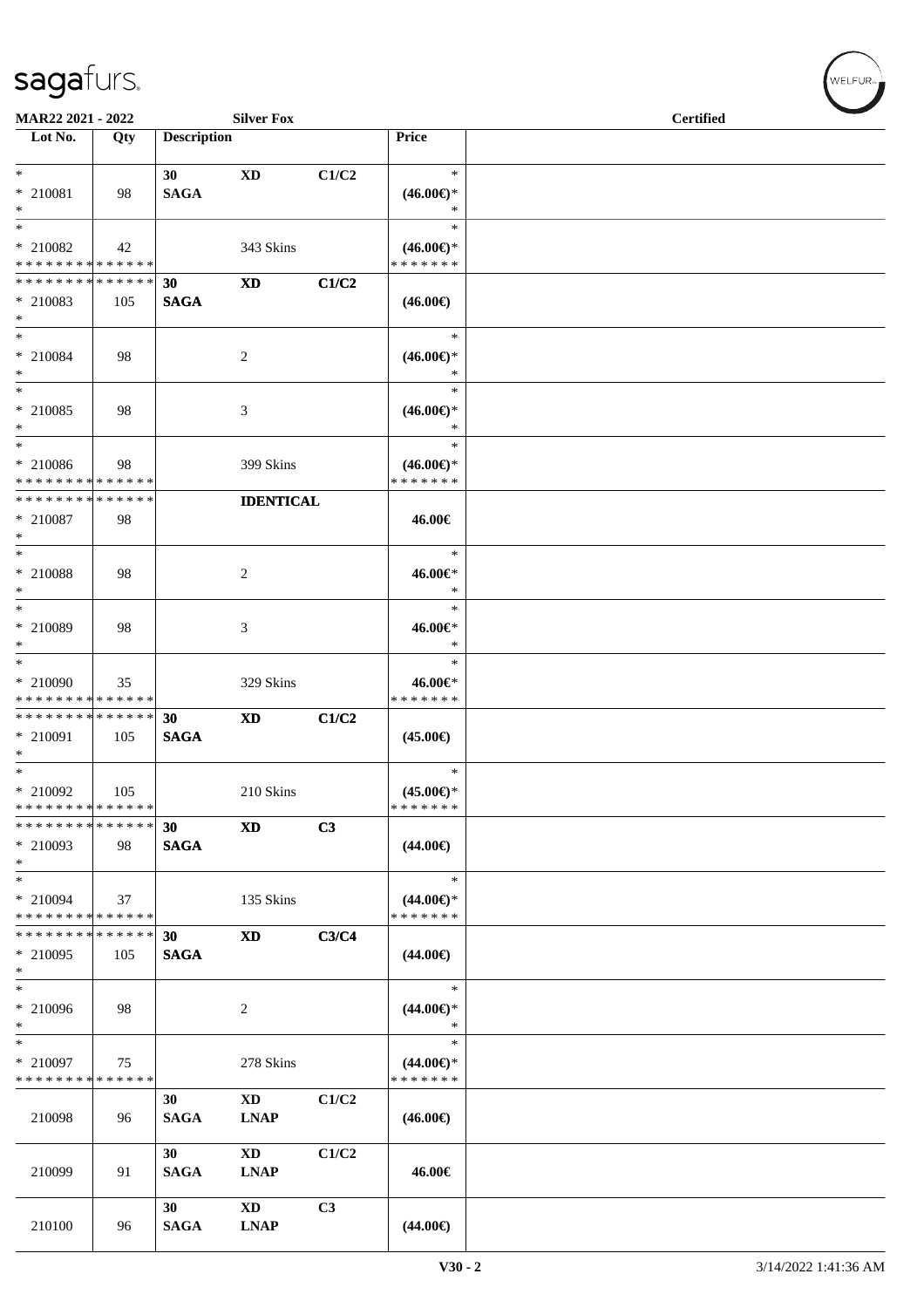| MAR22 2021 - 2022                                                     |     |                                | <b>Silver Fox</b>                     |       |                                                | $\sim$<br><b>Certified</b> |
|-----------------------------------------------------------------------|-----|--------------------------------|---------------------------------------|-------|------------------------------------------------|----------------------------|
| $\overline{\phantom{1}}$ Lot No.                                      | Qty | <b>Description</b>             |                                       |       | Price                                          |                            |
| 210101                                                                | 47  | 30<br><b>SAGA</b>              | $\mathbf{X}\mathbf{D}$<br>CHA-        | C1/C2 | $(42.00\epsilon)$                              |                            |
| * * * * * * * * * * * * * *<br>* 210102<br>$*$                        | 101 | 30<br><b>SAGA</b>              | <b>XD</b><br><b>LGHT</b>              | C1/C2 | $(40.00\epsilon)$                              |                            |
| $*$<br>$*$ 210103<br>* * * * * * * * * * * * * *                      | 28  |                                | 129 Skins                             |       | $\ast$<br>$(40.00\epsilon)$ *<br>* * * * * * * |                            |
| * * * * * * * * * * * * * * *<br>$* 210104$<br>$*$                    | 112 | 30<br>$\mathbf{SAGA}$          | $\mathbf{X}\mathbf{D}$<br><b>LGHT</b> | C1/C2 | $(40.00\epsilon)$                              |                            |
| $*$<br>$* 210105$<br>$*$                                              | 105 |                                | $\overline{c}$                        |       | $\ast$<br>$(40.00\epsilon)$ *<br>$\ast$        |                            |
| $*$<br>$* 210106$<br>$*$                                              | 105 |                                | 3                                     |       | $\ast$<br>$(40.00\epsilon)$ *<br>$\ast$        |                            |
| $*$<br>$*$ 210107<br>$*$                                              | 105 |                                | 4                                     |       | $\ast$<br>$(40.00\epsilon)$ *<br>$\ast$        |                            |
| $\overline{\phantom{0}}$<br>$* 210108$<br>$*$                         | 105 |                                | 5                                     |       | $\ast$<br>$(40.00\epsilon)$ *<br>$\ast$        |                            |
| $*$<br>* 210109<br>$*$                                                | 105 |                                | 6                                     |       | $\ast$<br>$(40.00\epsilon)$ *<br>$\ast$        |                            |
| $*$<br>$* 210110$<br>$\ast$                                           | 105 |                                | $\tau$                                |       | $\ast$<br>$(40.00\epsilon)$ *<br>$\ast$        |                            |
| $*$<br>$* 210111$<br>* * * * * * * * * * * * * *                      | 86  |                                | 828 Skins                             |       | $\ast$<br>$(40.00\epsilon)$ *<br>* * * * * * * |                            |
| * * * * * * * * * * * * * *<br>* 210112<br>$\ast$                     | 119 | 30<br><b>SAGA</b>              | <b>XD</b><br><b>LGHT</b>              | C1/C2 | 39.00€                                         |                            |
| $\ast$<br>$* 210113$<br>* * * * * * * * * * * * * *                   | 36  |                                | 155 Skins                             |       | $\ast$<br>39.00€*<br>* * * * * * *             |                            |
| * * * * * * * * * * * * * * *<br>$* 210114$<br>$*$                    | 119 | 30<br><b>SAGA</b>              | <b>XD</b><br><b>LGHT</b>              | C1/C2 | 39.00€                                         |                            |
| $*$<br>$* 210115$<br>$*$                                              | 119 |                                | 2                                     |       | $\ast$<br>39.00€*<br>$\ast$                    |                            |
| $\overline{\phantom{0}}$<br>$* 210116$<br>* * * * * * * * * * * * * * | 119 |                                | 357 Skins                             |       | $\ast$<br>39.00€*<br>* * * * * * *             |                            |
| 210117                                                                | 43  | 30<br><b>SAGA</b>              | $\mathbf{X}\mathbf{D}$<br><b>LGHT</b> | C3    | 38.00€                                         |                            |
| * * * * * * * * * * * * * *<br>$* 210118$<br>$*$                      | 105 | 30 <sup>1</sup><br><b>SAGA</b> | <b>XD</b><br><b>LGHT</b>              | C3/C4 | 38.00€                                         |                            |
| $*$<br>* 210119<br>$*$                                                | 105 |                                | 2                                     |       | $\ast$<br>38.00€*<br>$\ast$                    |                            |
| $*$<br>$*$ 210120<br>* * * * * * * * * * * * * *                      | 29  |                                | 239 Skins                             |       | $\ast$<br>38.00€*<br>* * * * * * *             |                            |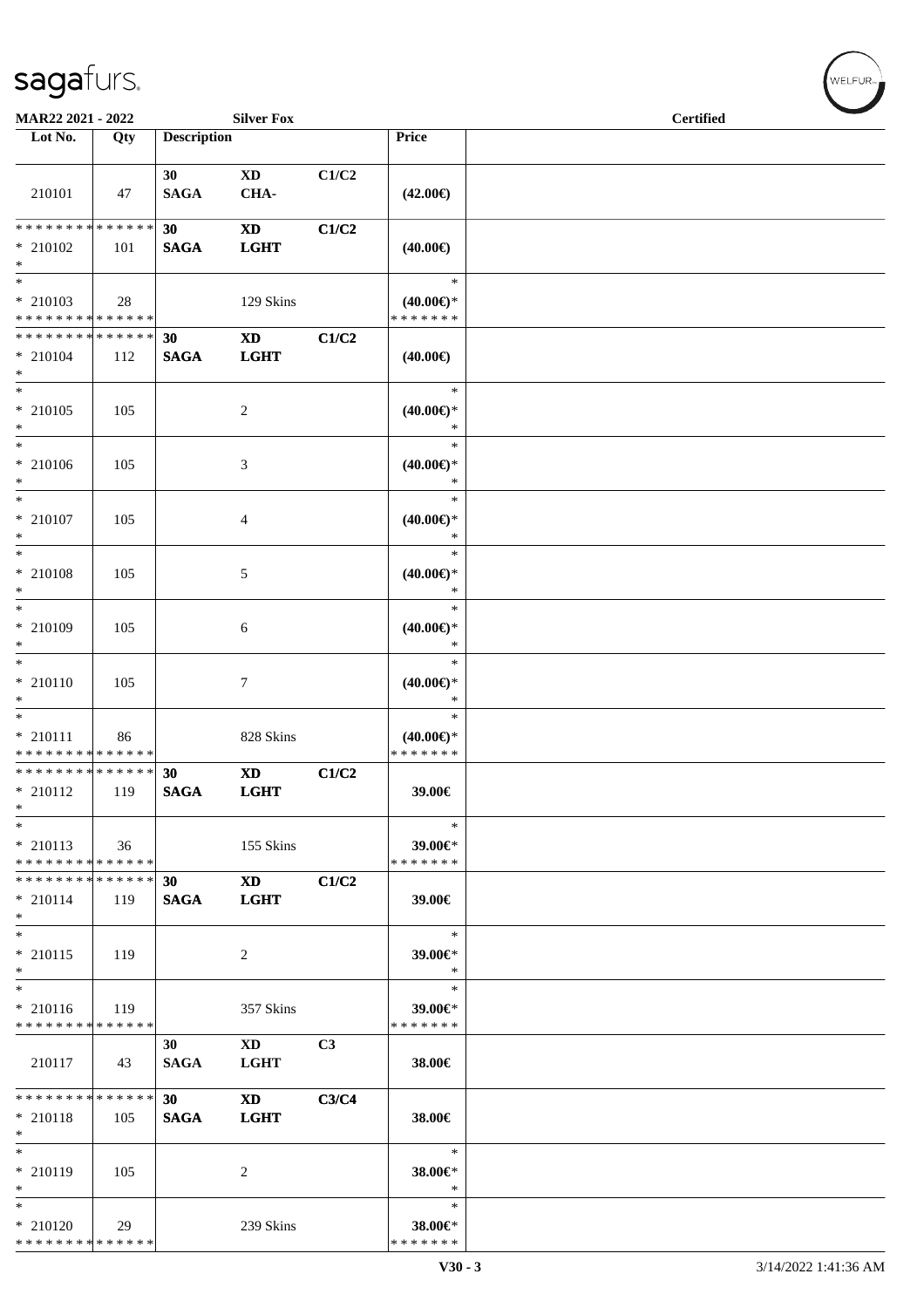| MAR22 2021 - 2022                                     |     |                                | <b>Silver Fox</b>                                          |       |                                        | <b>Certified</b> | $\sim$ |
|-------------------------------------------------------|-----|--------------------------------|------------------------------------------------------------|-------|----------------------------------------|------------------|--------|
| Lot No.                                               | Qty | <b>Description</b>             |                                                            |       | Price                                  |                  |        |
| 210121                                                | 98  | 30<br><b>SAGA</b>              | $\mathbf{X}\mathbf{D}/\mathbf{D}\mathbf{K}$                | C3/C4 | $(42.00\epsilon)$                      |                  |        |
| 210122                                                | 71  | 30 <sup>1</sup><br><b>SAGA</b> | $\bold{X}\bold{D}/\bold{D}\bold{K}$<br><b>LNAP</b>         | C3/C4 | $(42.00\epsilon)$                      |                  |        |
| 210123                                                | 95  | 30 <sup>1</sup><br><b>SAGA</b> | $\mathbf{X}\mathbf{D}/\mathbf{D}\mathbf{K}$<br><b>LGHT</b> | C3/C4 | 36.00€                                 |                  |        |
| * * * * * * * * * * * * * * *<br>$* 210124$<br>$*$    | 105 | 30<br><b>SAGA</b>              | <b>Dark</b>                                                | C1/C2 | 48.00€                                 |                  |        |
| $*$<br>$*$ 210125<br>$*$                              | 98  |                                | $\boldsymbol{2}$                                           |       | $\ast$<br>48.00€*<br>$\ast$            |                  |        |
| $*$<br>$* 210126$<br>$*$                              | 98  |                                | 3                                                          |       | $\ast$<br>48.00€*<br>$\ast$            |                  |        |
| $*$<br>* 210127<br>$*$                                | 98  |                                | $\overline{4}$                                             |       | $\ast$<br>48.00€*<br>$\ast$            |                  |        |
| $\overline{\ast}$<br>* 210128<br>$*$                  | 98  |                                | $\mathfrak{S}$                                             |       | $\ast$<br>48.00€*<br>$\ast$            |                  |        |
| $*$<br>$*$ 210129<br>$*$                              | 98  |                                | 6                                                          |       | $\ast$<br>48.00€*<br>$\ast$            |                  |        |
| $*$<br>$* 210130$<br>$*$                              | 98  |                                | $\tau$                                                     |       | $\ast$<br>48.00€*<br>$\ast$            |                  |        |
| $\overline{\ }$<br>$* 210131$<br>$*$                  | 98  |                                | $8\,$                                                      |       | $\ast$<br>48.00€*<br>$\ast$            |                  |        |
| $*$<br>* 210132<br>$\ast$<br>$\overline{\phantom{0}}$ | 98  |                                | 9                                                          |       | $\ast$<br>48.00€*<br>$\ast$            |                  |        |
| * 210133<br>$*$                                       | 98  |                                | 10                                                         |       | $\ast$<br>48.00€*<br>$\ast$            |                  |        |
| $* 210134$<br>$*$                                     | 98  |                                | 11                                                         |       | $\ast$<br>48.00€*<br>$\ast$            |                  |        |
| $*$<br>$*$ 210135<br>$*$                              | 98  |                                | 12                                                         |       | $\ast$<br>48.00€*<br>$\ast$            |                  |        |
| $*$<br>$* 210136$<br>$*$                              | 98  |                                | 13                                                         |       | $\ast$<br>48.00€*<br>$\ast$            |                  |        |
| $\overline{\phantom{0}}$<br>$*$ 210137<br>$*$         | 98  |                                | 14                                                         |       | $\ast$<br>48.00€*<br>$\ast$            |                  |        |
| $*$<br>$*$ 210138<br>$*$                              | 98  |                                | 15                                                         |       | $\ast$<br>48.00€*<br>$\ast$            |                  |        |
| $*$<br>* 210139<br>$*$                                | 98  |                                | 16                                                         |       | $\ast$<br>48.00€*<br>$\ast$            |                  |        |
| $*$<br>$* 210140$<br>$*$                              | 98  |                                | 17                                                         |       | $\ast$<br>$48.00 \text{E}^*$<br>$\ast$ |                  |        |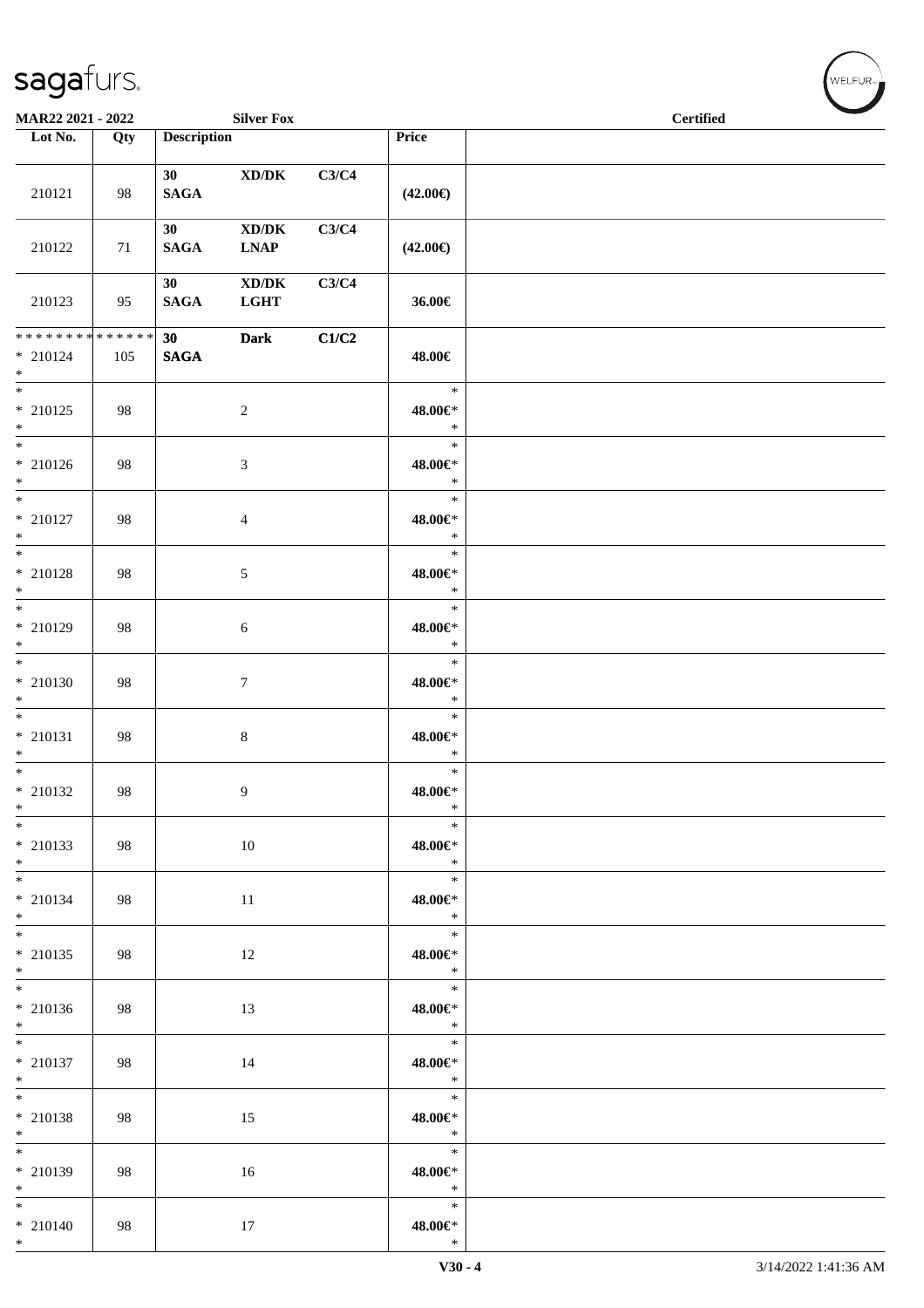| MAR22 2021 - 2022                                               |     |                    | <b>Silver Fox</b>          |                |                                                | <b>Certified</b> |  |
|-----------------------------------------------------------------|-----|--------------------|----------------------------|----------------|------------------------------------------------|------------------|--|
| $\overline{\phantom{1}}$ Lot No.                                | Qty | <b>Description</b> |                            |                | Price                                          |                  |  |
| $*$<br>$*$ 210141<br>$*$                                        | 98  | 30<br><b>SAGA</b>  | Dark                       | C1/C2          | $\ast$<br>48.00€*<br>$\ast$                    |                  |  |
| $*$<br>$* 210142$<br>* * * * * * * * * * * * * *                | 91  |                    | 1862 Skins                 |                | $\ast$<br>48.00€*<br>* * * * * * *             |                  |  |
| 210143                                                          | 100 | 30<br><b>SAGA</b>  | <b>Dark</b><br><b>LNAP</b> | C1/C2          | $(48.00\epsilon)$                              |                  |  |
| * * * * * * * * * * * * * * *<br>$* 210144$<br>$*$              | 112 | 30<br><b>SAGA</b>  | <b>Dark</b><br><b>LGHT</b> | C1/C2          | $(42.00\epsilon)$                              |                  |  |
| $*$<br>$* 210145$<br>* * * * * * * * <mark>* * * * * * *</mark> | 105 |                    | 217 Skins                  |                | $\ast$<br>$(42.00\epsilon)$ *<br>* * * * * * * |                  |  |
| * * * * * * * * * * * * * * *<br>$* 210146$<br>$*$              | 112 | 30<br><b>SAGA</b>  | <b>Dark</b><br><b>LGHT</b> | C1/C2          | $(42.00\epsilon)$                              |                  |  |
| $*$<br>$* 210147$<br>$\ast$                                     | 105 |                    | 2                          |                | $\ast$<br>$(42.00\epsilon)$ *<br>$\ast$        |                  |  |
| $\overline{\ast}$<br>$*$ 210148<br>$*$                          | 105 |                    | 3                          |                | $\ast$<br>$(42.00\epsilon)$ *<br>$\ast$        |                  |  |
| $* 210149$<br>$*$                                               | 105 |                    | 4                          |                | $\ast$<br>$(42.00\epsilon)$ *<br>$\ast$        |                  |  |
| $*$<br>$* 210150$<br>$*$                                        | 105 |                    | 5                          |                | $\ast$<br>$(42.00\epsilon)$ *<br>$\ast$        |                  |  |
| $*$<br>$* 210151$<br>$*$                                        | 105 |                    | 6                          |                | $\ast$<br>$(42.00\epsilon)$ *<br>$\ast$        |                  |  |
| $\overline{\phantom{0}}$<br>$*$ 210152<br>$\ast$                | 105 |                    | 7                          |                | $\ast$<br>$(42.00\epsilon)$ *<br>$\ast$        |                  |  |
| $\ast$<br>$*$ 210153<br>* * * * * * * * * * * * * *             | 103 |                    | 845 Skins                  |                | $\ast$<br>$(42.00\epsilon)$ *<br>* * * * * * * |                  |  |
| 210154                                                          | 66  | 30<br><b>SAGA</b>  | <b>Dark</b><br><b>LGHT</b> | C <sub>3</sub> | $(40.00\epsilon)$                              |                  |  |
| * * * * * * * * * * * * * *<br>$* 210155$<br>$*$                | 112 | 30<br><b>SAGA</b>  | <b>MED</b><br><b>LGHT</b>  | C1/C2          | $(44.00\epsilon)$                              |                  |  |
| $*$<br>$* 210156$<br>$*$                                        | 105 |                    | $\overline{c}$             |                | $\ast$<br>$(44.00\epsilon)$ *<br>$\ast$        |                  |  |
| $*$<br>$* 210157$<br>$*$                                        | 105 |                    | 3                          |                | $\ast$<br>$(44.00\epsilon)$ *<br>$\ast$        |                  |  |
| $*$<br>* 210158<br>$*$                                          | 105 |                    | 4                          |                | $\ast$<br>$(44.00\epsilon)$ *<br>$\ast$        |                  |  |
| $*$<br>* 210159<br>$*$                                          | 105 |                    | 5                          |                | $\ast$<br>$(44.00\epsilon)$ *<br>$\ast$        |                  |  |
| $*$<br>* 210160<br>******** <mark>******</mark>                 | 81  |                    | 613 Skins                  |                | $\ast$<br>$(44.00\epsilon)$ *<br>* * * * * * * |                  |  |

,<br>WELFUR<sub>™</sub>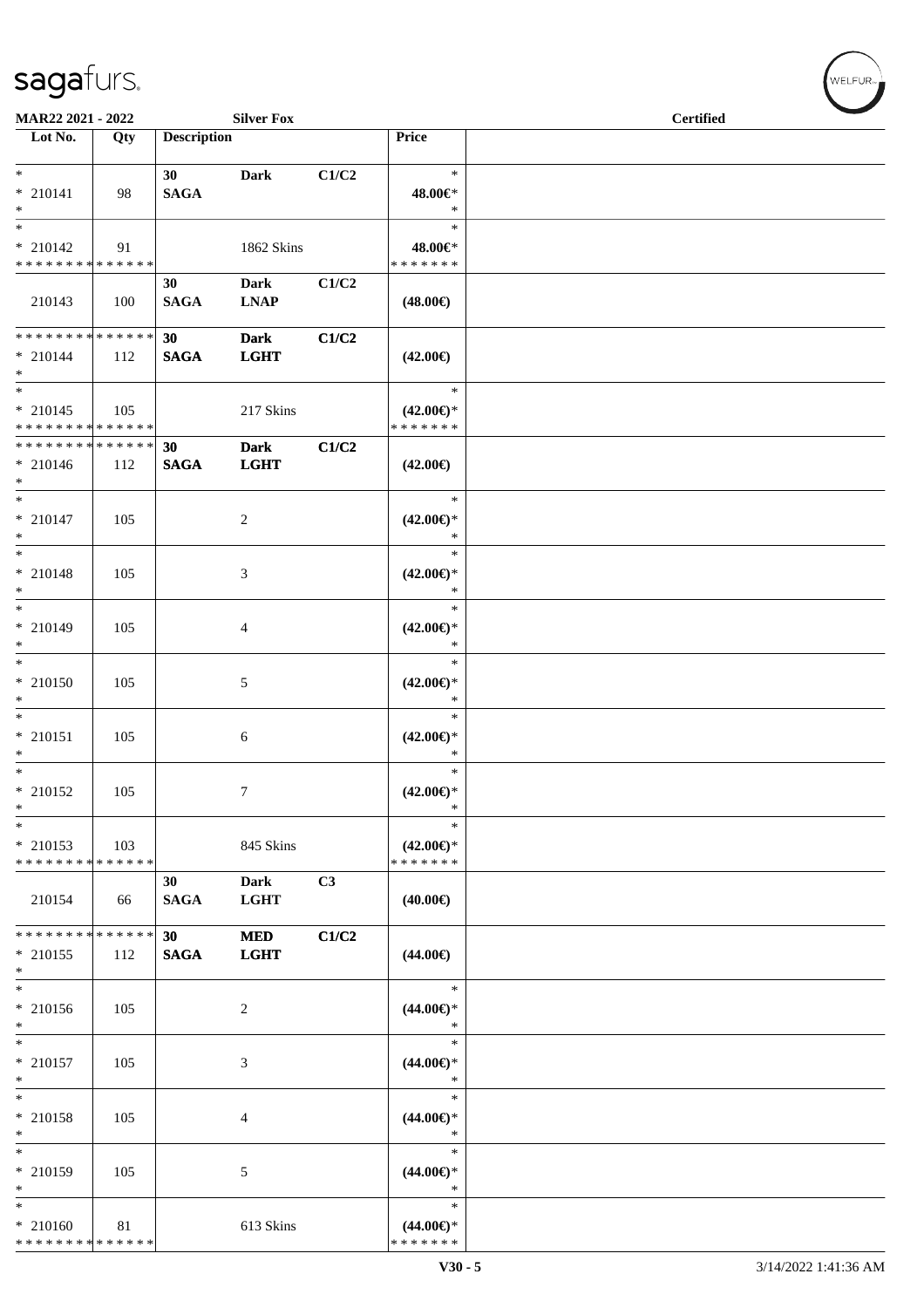| MAR22 2021 - 2022                                   |     |                    | <b>Silver Fox</b>                    |                      |                                                | $\sim$<br><b>Certified</b> |
|-----------------------------------------------------|-----|--------------------|--------------------------------------|----------------------|------------------------------------------------|----------------------------|
| Lot No.                                             | Qty | <b>Description</b> |                                      |                      | Price                                          |                            |
| * * * * * * * * * * * * * *<br>$* 210161$<br>$\ast$ | 112 | 30<br><b>SAGA</b>  | <b>PALE</b><br><b>LGHT</b>           | C3                   | 42.00€                                         |                            |
| $\ast$<br>$* 210162$<br>* * * * * * * * * * * * * * | 66  |                    | 178 Skins                            |                      | $\ast$<br>44.00€*<br>* * * * * * *             |                            |
| 210163                                              | 42  | 30<br><b>SAGA</b>  | $\mathbf{X}\mathbf{P}$<br><b>BRH</b> | C2/C3                | 44.00€                                         |                            |
| * * * * * * * * * * * * * *<br>$* 210164$<br>$*$    | 105 | 30<br>IA           | <b>XD</b><br><b>COR1</b>             | C1/C2                | $(36.00\epsilon)$                              |                            |
| $\ast$<br>$* 210165$<br>* * * * * * * * * * * * * * | 36  |                    | 141 Skins                            |                      | $\ast$<br>$(36.00\epsilon)$ *<br>* * * * * * * |                            |
| 210166                                              | 78  | 30<br>IA           | <b>Dark</b><br>COR1                  | C1/C2                | $(38.00\epsilon)$                              |                            |
| 210167                                              | 74  | 30<br><b>SROY</b>  | $2\mathbf{X}\mathbf{D}$              | C1/C2                | $(48.00\epsilon)$                              |                            |
| * * * * * * * * * * * * * *<br>* 210168<br>$*$      | 98  | 30<br><b>SROY</b>  | $2\mathbf{X}\mathbf{D}$              | C1/C2                | $(48.00\epsilon)$                              |                            |
| $*$<br>* 210169<br>* * * * * * * * * * * * * *      | 66  |                    | 164 Skins                            |                      | $\ast$<br>$(48.00\epsilon)$ *<br>* * * * * * * |                            |
| * * * * * * * * * * * * * *<br>* 210170<br>$\ast$   | 98  | 30<br><b>SROY</b>  | <b>XD</b><br><b>SILK</b>             | C1/C2                | $50.00\in$                                     |                            |
| $*$<br>$* 210171$<br>$\ast$                         | 91  |                    | $\overline{c}$                       |                      | $\ast$<br>$50.00 \in$ *<br>$\ast$              |                            |
| $*$<br>$* 210172$<br>$\ast$                         | 91  |                    | 3                                    |                      | $\ast$<br>$50.00 \in$ *<br>$\ast$              |                            |
| $\ast$<br>* 210173<br>$\ast$                        | 91  |                    | $\overline{4}$                       |                      | $\ast$<br>$50.00 \in$<br>$\ast$                |                            |
| $\ast$<br>* 210174<br>* * * * * * * * * * * * * *   | 87  |                    | 458 Skins                            |                      | $\ast$<br>$50.00 \in$<br>* * * * * * *         |                            |
| * * * * * * * * * * * * * *<br>$* 210175$<br>$*$    | 105 | 30<br><b>SROY</b>  | <b>XD</b><br><b>SILK</b>             | C1/C2<br><b>LGHT</b> | $(49.00\epsilon)$                              |                            |
| $\ast$<br>* 210176<br>$\ast$                        | 98  |                    | 2                                    |                      | $\ast$<br>$(49.00\epsilon)$ *<br>$\ast$        |                            |
| $\ast$<br>* 210177<br>$\ast$                        | 98  |                    | 3                                    |                      | $\ast$<br>$(49.00\epsilon)$ *<br>$\ast$        |                            |
| $\ast$<br>* 210178<br>$\ast$                        | 98  |                    | 4                                    |                      | $\ast$<br>$(49.00\epsilon)$ *<br>$\ast$        |                            |
| $\ast$<br>* 210179<br>$\ast$                        | 84  |                    | 5                                    |                      | $\ast$<br>$(49.00\epsilon)$ *<br>∗             |                            |
| $\ast$<br>* 210180<br>* * * * * * * * * * * * * *   | 23  |                    | 506 Skins                            |                      | $\ast$<br>$(49.00\epsilon)$ *<br>* * * * * * * |                            |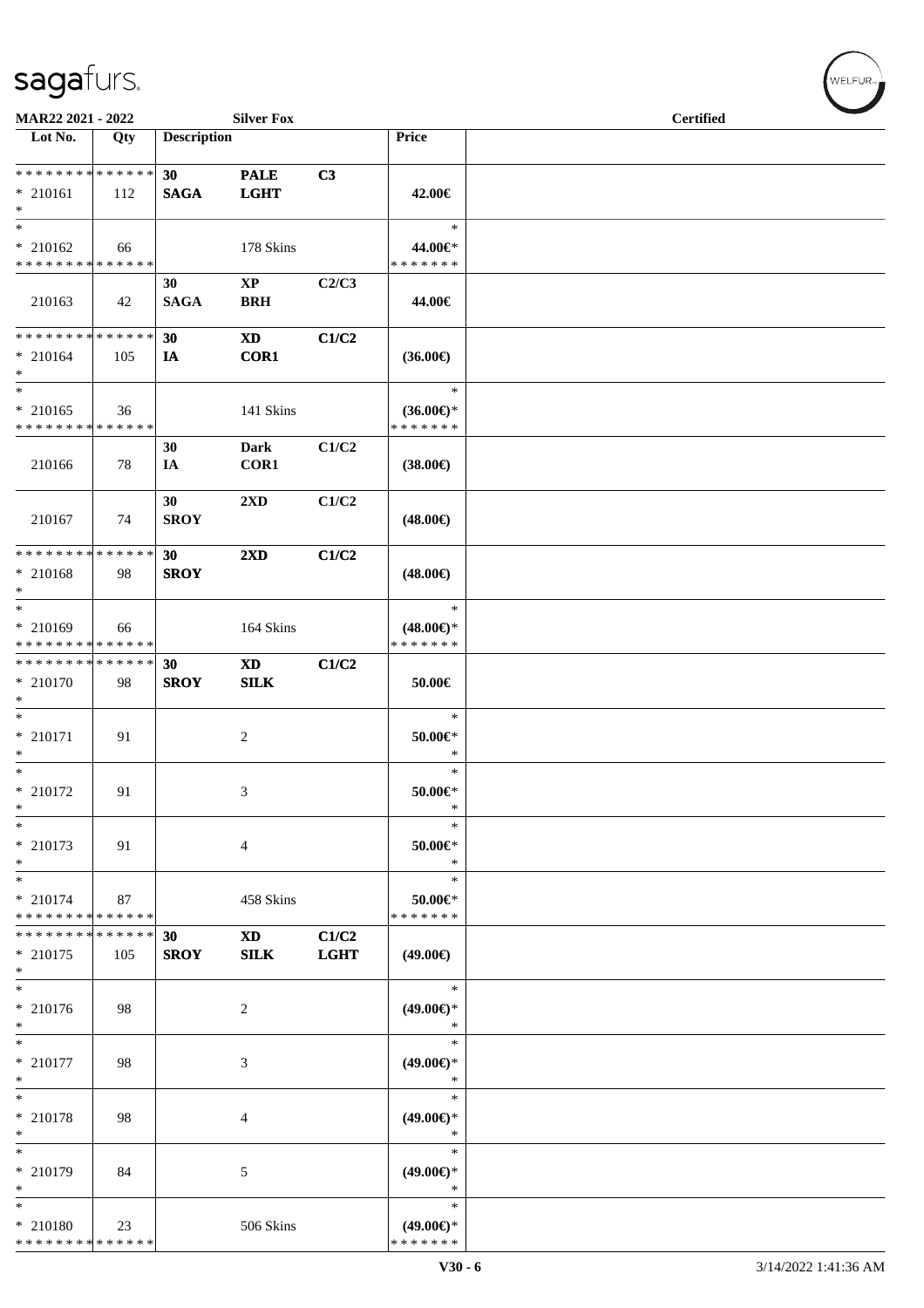| MAR22 2021 - 2022 |     |                    | <b>Silver Fox</b> |       |                     | <b>Certified</b> |  |
|-------------------|-----|--------------------|-------------------|-------|---------------------|------------------|--|
| Lot No.           | Qty | <b>Description</b> |                   |       | <b>Price</b>        |                  |  |
|                   |     |                    |                   |       |                     |                  |  |
|                   |     | 30                 | XD                | C1/C2 |                     |                  |  |
| 210181            | 90  | <b>SROY</b>        |                   |       | 49.00€              |                  |  |
|                   |     |                    |                   |       |                     |                  |  |
| **************    |     | 30 <sup>°</sup>    | <b>XD</b>         | C1/C2 |                     |                  |  |
| $*$ 210182        | 98  | <b>SROY</b>        |                   |       | 49.00€              |                  |  |
| $\ast$            |     |                    |                   |       |                     |                  |  |
| $\ast$            |     |                    |                   |       | $\ast$              |                  |  |
| * 210183          | 91  |                    | 2                 |       | $(49.00\epsilon)$ * |                  |  |
| $\ast$            |     |                    |                   |       | ∗                   |                  |  |
| $*$               |     |                    |                   |       | $\ast$              |                  |  |
| $* 210184$        | 71  |                    | 260 Skins         |       | 49.00€*             |                  |  |
| **************    |     |                    |                   |       | * * * * * * *       |                  |  |
| **************    |     | 30                 | <b>XD</b>         | C1/C2 |                     |                  |  |
| $* 210185$        | 98  | <b>SROY</b>        | <b>LNAP</b>       |       | $(49.00\epsilon)$   |                  |  |
| $\ast$            |     |                    |                   |       |                     |                  |  |
| $\ast$            |     |                    |                   |       | $\ast$              |                  |  |
| $* 210186$        | 25  |                    | 123 Skins         |       | 49.00€*             |                  |  |
| **************    |     |                    |                   |       | *******             |                  |  |

 $w$ ELFUR<sub><sup>n</sub></sub></sub></sup>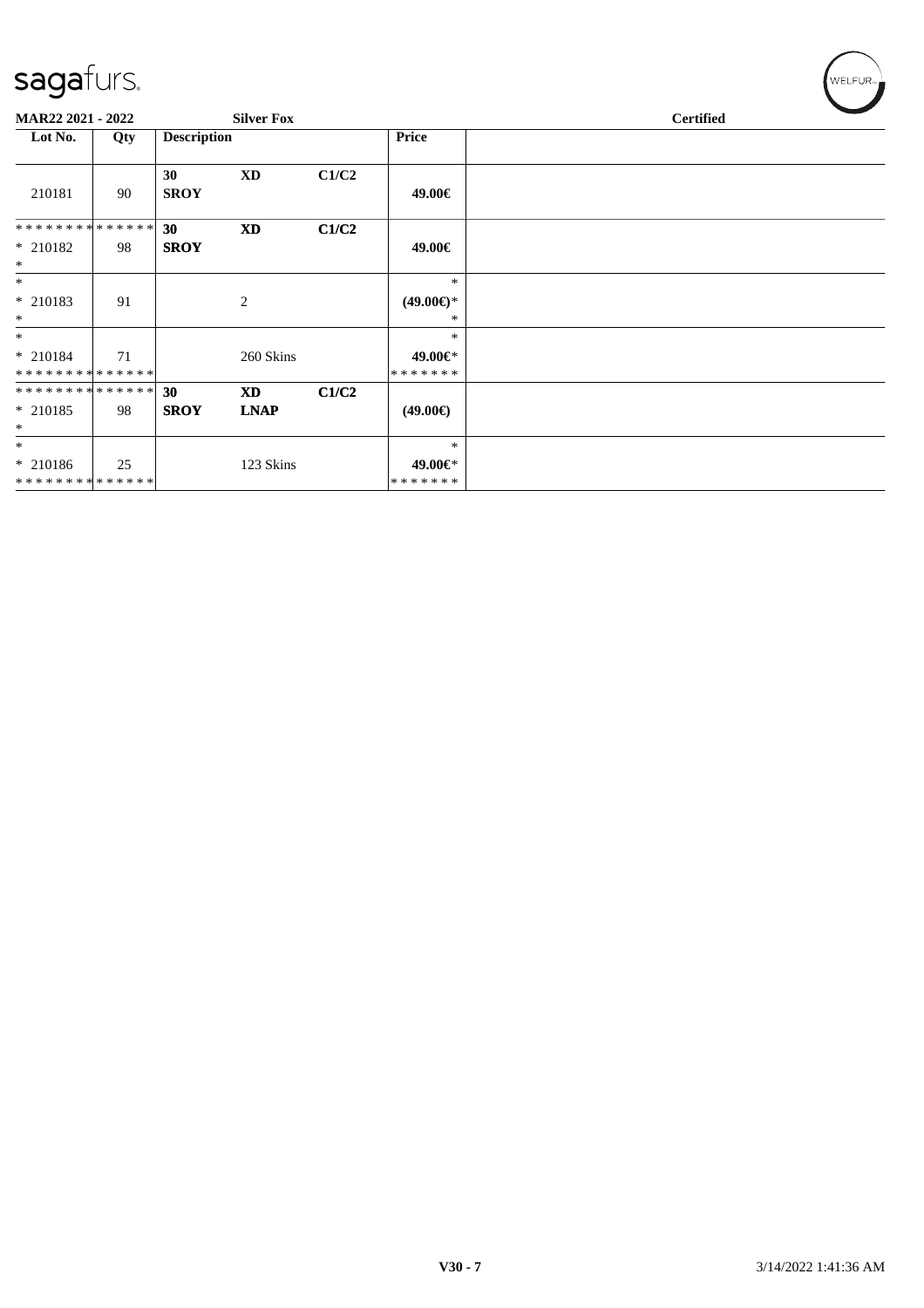| MAR22 2021 - 2022                                     |        |                            | <b>Silver Fox</b>                     |       |                                                | <b>Certified</b> | <b>Contract Contract Contract Contract Contract Contract Contract Contract Contract Contract Contract Contract Contract Contract Contract Contract Contract Contract Contract Contract Contract Contract Contract Contract Contr</b> |
|-------------------------------------------------------|--------|----------------------------|---------------------------------------|-------|------------------------------------------------|------------------|--------------------------------------------------------------------------------------------------------------------------------------------------------------------------------------------------------------------------------------|
| Lot No.                                               | Qty    | <b>Description</b>         |                                       |       | Price                                          |                  |                                                                                                                                                                                                                                      |
| 210241                                                | 43     | $20\,$<br>${\bf SI}$       | $2{\bf X}{\bf D}$                     | C2/C3 | $(27.00\epsilon)$                              |                  |                                                                                                                                                                                                                                      |
| 210242                                                | 61     | ${\bf 20}$<br>${\bf SI}$   | $\mathbf{X}\mathbf{D}$                | C1/C2 | 28.00€                                         |                  |                                                                                                                                                                                                                                      |
| 210243                                                | 44     | ${\bf 20}$<br>SI           | $\mathbf{X}\mathbf{D}$                | C3    | $(27.00\epsilon)$                              |                  |                                                                                                                                                                                                                                      |
| 210244                                                | 61     | 20<br>${\bf S}{\bf I}$     | $\mathbf{X}\mathbf{D}$<br><b>LGHT</b> | C2/C3 | 27.00€                                         |                  |                                                                                                                                                                                                                                      |
| 210245                                                | 119    | 20<br>${\bf S}{\bf I}$     | <b>Dark</b>                           | C1/C2 | 32.00€                                         |                  |                                                                                                                                                                                                                                      |
| 210246                                                | 58     | 20<br>${\bf S}{\bf I}$     | <b>Dark</b><br><b>LNAP</b>            | C2/C3 | 30.00€                                         |                  |                                                                                                                                                                                                                                      |
| 210247                                                | 68     | 20<br>${\bf S}{\bf I}$     | <b>Dark</b><br>$_{\rm LGHT}$          | C2/C3 | 28.00€                                         |                  |                                                                                                                                                                                                                                      |
| 210248                                                | 109    | 20<br>${\bf S}{\bf I}$     | $\bf MED$<br><b>LGHT</b>              | C2/C3 | $(31.00\epsilon)$                              |                  |                                                                                                                                                                                                                                      |
| 210249                                                | 65     | 20<br>${\bf S}{\bf I}$     | <b>PALE</b>                           | C3    | $(32.00\epsilon)$                              |                  |                                                                                                                                                                                                                                      |
| 210250                                                | 82     | $20\,$<br>${\bf S}{\bf I}$ | <b>PALE</b><br><b>LGHT</b>            | C2/C3 | 29.00€                                         |                  |                                                                                                                                                                                                                                      |
| * * * * * * * * * * * * * *<br>$*$ 210251<br>$\ast$   | 119    | 20<br>${\bf S}{\bf I}$     | $\bold{XP}$                           | C1/C2 | 32.00€                                         |                  |                                                                                                                                                                                                                                      |
| $\ast$<br>$*$ 210252<br>* * * * * * * * * * * * * * * | $32\,$ |                            | 151 Skins                             |       | $\ast$<br>$31.00 \in$<br>* * * * * * *         |                  |                                                                                                                                                                                                                                      |
| 210253                                                | 50     | 20<br>${\bf SI}$           | $\bold{XP}$                           | C3/C4 | $(30.00\epsilon)$                              |                  |                                                                                                                                                                                                                                      |
| 210254                                                | 62     | 20<br>SI                   | $\bold{XP}$<br><b>LGHT</b>            | C1/C2 | 29.00€                                         |                  |                                                                                                                                                                                                                                      |
| 210255                                                | 58     | 20<br>SI                   | $\mathbf{X}\mathbf{P}$<br><b>LGHT</b> | C2/C3 | 29.00€                                         |                  |                                                                                                                                                                                                                                      |
| * * * * * * * * * * * * * *<br>$* 210256$<br>$*$      | 112    | 20<br><b>SAGA</b>          | 3XD                                   | C1/C2 | $(35.00\epsilon)$                              |                  |                                                                                                                                                                                                                                      |
| $\ast$<br>$*$ 210257<br>* * * * * * * * * * * * * *   | 27     |                            | 139 Skins                             |       | $\ast$<br>$(35.00\epsilon)$ *<br>* * * * * * * |                  |                                                                                                                                                                                                                                      |
| 210258                                                | 66     | 20<br><b>SAGA</b>          | 3XD                                   | C1/C2 | $(35.00\epsilon)$                              |                  |                                                                                                                                                                                                                                      |
| 210259                                                | 62     | 20<br><b>SAGA</b>          | 3XD                                   | C3/C4 | $(34.00\epsilon)$                              |                  |                                                                                                                                                                                                                                      |
| * * * * * * * * * * * * * *<br>$* 210260$<br>$\ast$   | 98     | 20<br><b>SAGA</b>          | 2XD                                   | C1/C2 | $(37.00\epsilon)$                              |                  |                                                                                                                                                                                                                                      |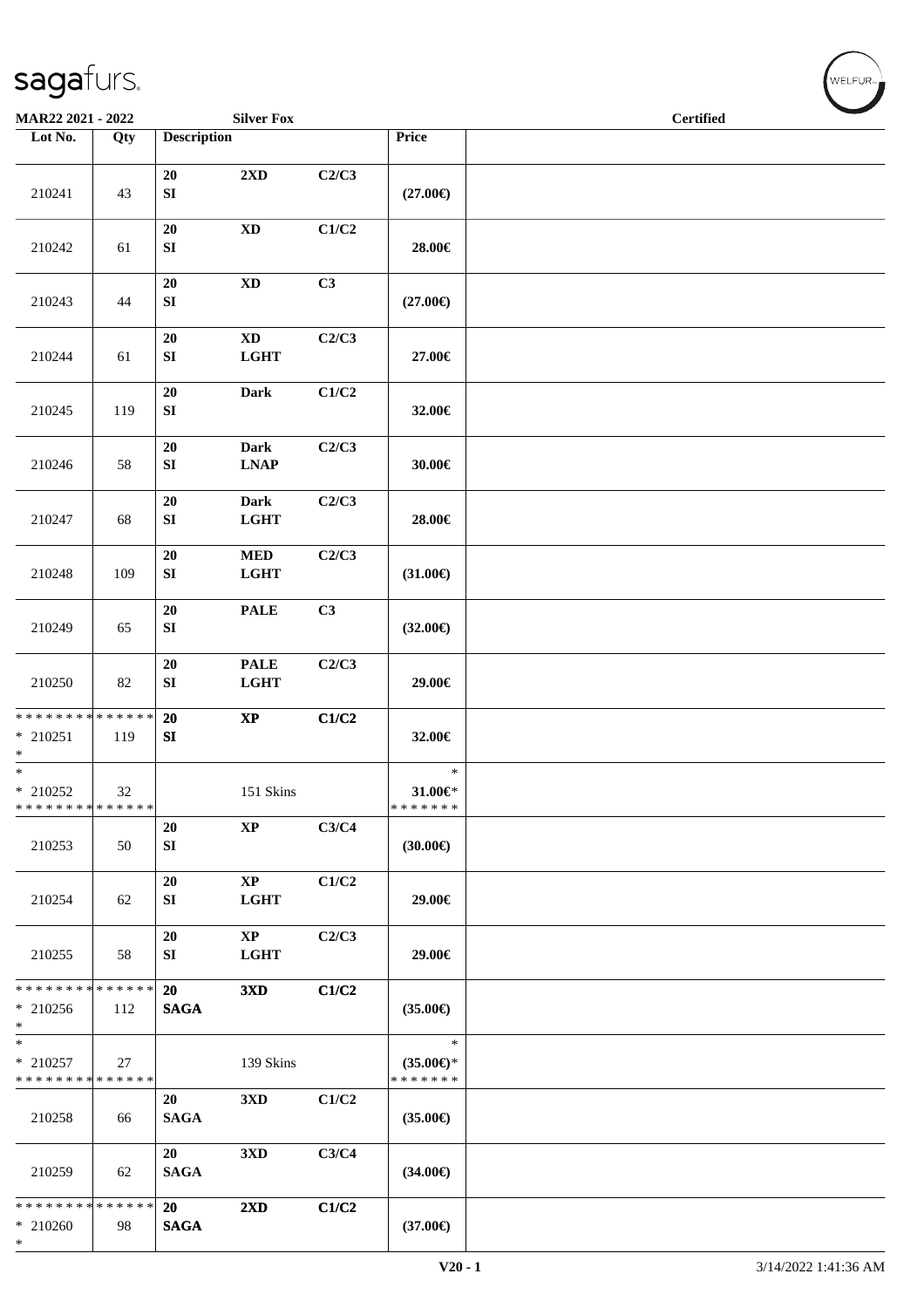| MAR22 2021 - 2022                                                |     |                          | <b>Silver Fox</b>                               |       |                                                | <b>Certified</b> |  |
|------------------------------------------------------------------|-----|--------------------------|-------------------------------------------------|-------|------------------------------------------------|------------------|--|
| Lot No.                                                          | Qty | <b>Description</b>       |                                                 |       | Price                                          |                  |  |
| $*$<br>$* 210261$<br>* * * * * * * * * * * * * *                 | 28  | 20<br><b>SAGA</b>        | 2XD                                             | C1/C2 | $\ast$<br>$(37.00\epsilon)$ *<br>* * * * * * * |                  |  |
| * * * * * * * * * * * * * * *<br>$* 210262$<br>$\ast$            | 112 | <b>20</b><br><b>SAGA</b> | 2XD                                             | C1/C2 | $(37.00\epsilon)$                              |                  |  |
| $*$<br>$*$ 210263<br>$*$                                         | 105 |                          | $\overline{c}$                                  |       | $\ast$<br>$(37.00\epsilon)$ *<br>*             |                  |  |
| $*$<br>$* 210264$<br>* * * * * * * * * * * * * *                 | 48  |                          | 265 Skins                                       |       | $\ast$<br>$(37.00\epsilon)$ *<br>* * * * * * * |                  |  |
| 210265                                                           | 96  | 20<br><b>SAGA</b>        | $2\mathbf{X}\mathbf{D}$                         | C2/C3 | $(34.00\epsilon)$                              |                  |  |
| 210266                                                           | 72  | 20<br><b>SAGA</b>        | 2XD<br><b>LNAP</b>                              | C1/C2 | $(37.00\epsilon)$                              |                  |  |
| 210267                                                           | 97  | 20<br><b>SAGA</b>        | 2XD<br><b>LNAP</b>                              | C1/C2 | $(37.00\epsilon)$                              |                  |  |
| 210268                                                           | 37  | 20<br><b>SAGA</b>        | 2XD<br><b>LNAP</b>                              | C3    | $(36.00\epsilon)$                              |                  |  |
| * * * * * * * * * * * * * * *<br>* 210269<br>$*$                 | 119 | <b>20</b><br><b>SAGA</b> | $2\mathbf{X}\mathbf{D}$<br><b>LGHT</b>          | C1/C2 | $(33.00\epsilon)$                              |                  |  |
| $\overline{\ }$<br>* 210270<br>* * * * * * * * * * * * * *       | 39  |                          | 158 Skins                                       |       | $\ast$<br>$(33.00\epsilon)$ *<br>* * * * * * * |                  |  |
| * * * * * * * * <mark>* * * * * * *</mark><br>* 210271<br>$\ast$ | 119 | 20<br><b>SAGA</b>        | $2\mathbf{X}\mathbf{D}$<br><b>LGHT</b>          | C1/C2 | $(33.00\epsilon)$                              |                  |  |
| $*$<br>$*$ 210272<br>* * * * * * * * * * * * * *                 | 62  |                          | 181 Skins                                       |       | $\ast$<br>$(33.00\epsilon)$ *<br>* * * * * * * |                  |  |
| 210273                                                           | 105 | 20<br><b>SAGA</b>        | $2{\bf X}{\bf D}/{\bf X}{\bf D}$                | C3/C4 | $(32.00\epsilon)$                              |                  |  |
| 210274                                                           | 50  | 20<br><b>SAGA</b>        | $2{\bf X}{\bf D}/{\bf X}{\bf D}$<br><b>LNAP</b> | C3/C4 | 32.00€                                         |                  |  |
| 210275                                                           | 108 | 20<br><b>SAGA</b>        | 2XD/XD<br><b>LGHT</b>                           | C3/C4 | $(31.00\epsilon)$                              |                  |  |
| * * * * * * * * * * * * * *<br>$* 210276$<br>$*$                 | 112 | 20<br><b>SAGA</b>        | <b>XD</b>                                       | C1/C2 | $(39.00\epsilon)$                              |                  |  |
| $*$<br>$*$ 210277<br>$\ast$                                      | 105 |                          | $\overline{c}$                                  |       | $\ast$<br>$(39.00\epsilon)$ *<br>$\ast$        |                  |  |
| $*$<br>* 210278<br>$*$                                           | 105 |                          | 3                                               |       | $\ast$<br>$(39.00\epsilon)$ *<br>$\ast$        |                  |  |
| $\ast$<br>* 210279<br>$*$                                        | 105 |                          | 4                                               |       | $\ast$<br>$(39.00\epsilon)$ *<br>$\ast$        |                  |  |
| $*$<br>* 210280<br>$\ast$                                        | 105 |                          | 5                                               |       | $\ast$<br>$(39.00\epsilon)$ *<br>$\ast$        |                  |  |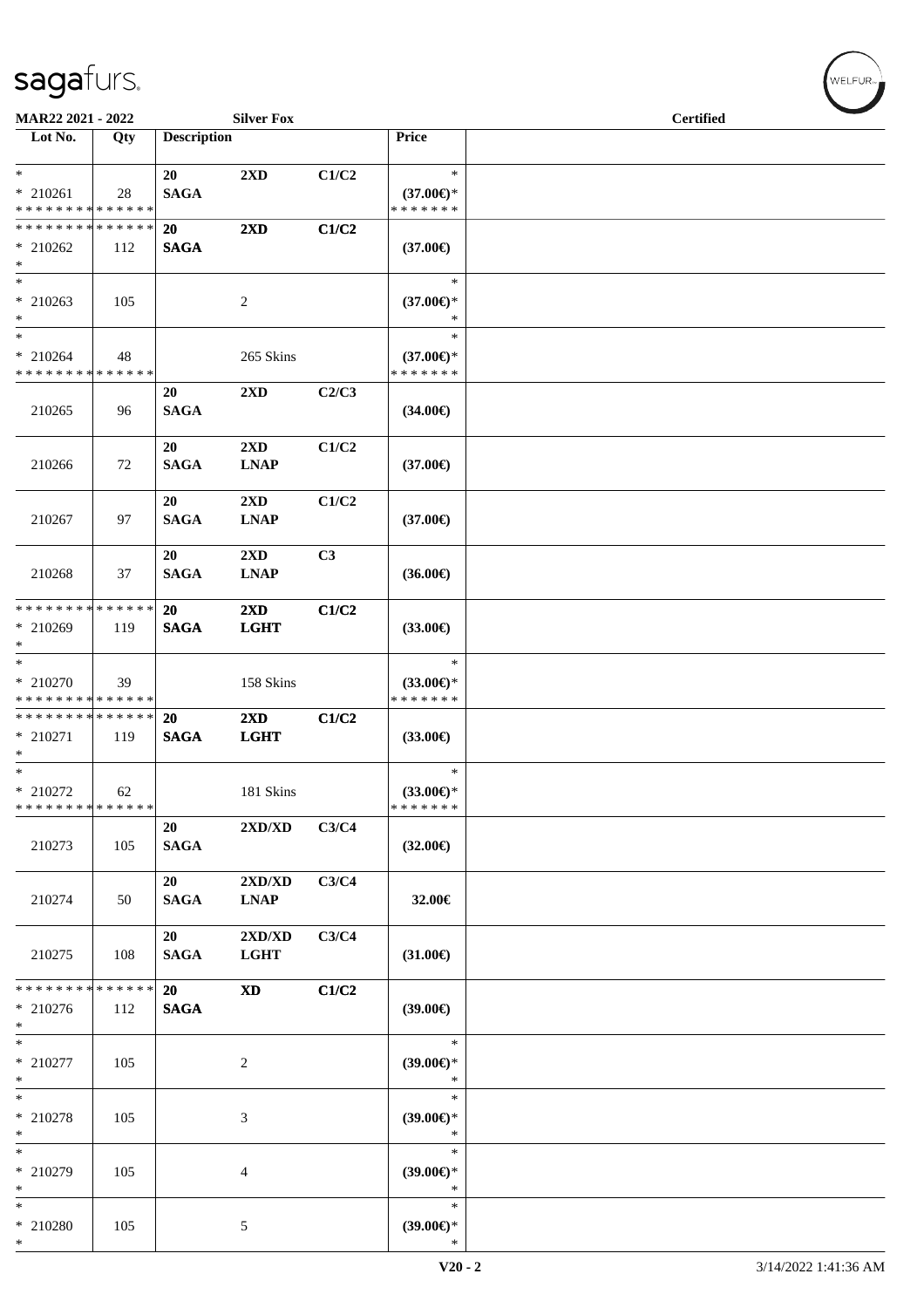| MAR22 2021 - 2022                                                |     |                          | <b>Silver Fox</b>              |       |                                                | <b>Certified</b> |  |
|------------------------------------------------------------------|-----|--------------------------|--------------------------------|-------|------------------------------------------------|------------------|--|
| Lot No.                                                          | Qty | <b>Description</b>       |                                |       | <b>Price</b>                                   |                  |  |
|                                                                  |     |                          |                                |       |                                                |                  |  |
| $*$<br>* 210281<br>$\ast$                                        | 105 | 20<br><b>SAGA</b>        | XD                             | C1/C2 | $\ast$<br>$(39.00\epsilon)$ *<br>$\ast$        |                  |  |
| $*$<br>* 210282<br>$*$                                           | 105 |                          | $\tau$                         |       | $\ast$<br>$(39.00\epsilon)$ *<br>$\ast$        |                  |  |
| $\overline{\phantom{0}}$<br>* 210283<br>$*$                      | 105 |                          | 8                              |       | $\ast$<br>(39.00)<br>$\ast$                    |                  |  |
| $\ast$<br>* 210284<br>$*$                                        | 105 |                          | 9                              |       | $\ast$<br>$(39.00\epsilon)$ *<br>$\ast$        |                  |  |
| $*$ $-$<br>* 210285<br>$\ast$                                    | 105 |                          | 10                             |       | $\ast$<br>$(39.00\epsilon)$ *<br>$\ast$        |                  |  |
| $\ast$<br>* 210286<br>* * * * * * * * * * * * * *                | 79  |                          | 1136 Skins                     |       | $\ast$<br>$(39.00\epsilon)$ *<br>* * * * * * * |                  |  |
| * * * * * * * * <mark>* * * * * *</mark><br>* 210287<br>$*$      | 105 | 20<br><b>SAGA</b>        | <b>XD</b>                      | C1/C2 | $(39.00\epsilon)$                              |                  |  |
| * 210288<br>$*$                                                  | 98  |                          | 2                              |       | $\ast$<br>$(39.00\epsilon)$ *<br>$\ast$        |                  |  |
| * 210289<br>$*$                                                  | 98  |                          | 3                              |       | $\ast$<br>$(39.00\epsilon)$ *<br>*             |                  |  |
| $*$<br>* 210290<br>* * * * * * * * * * * * * *                   | 98  |                          | 399 Skins                      |       | $\ast$<br>$(39.00\epsilon)$ *<br>* * * * * * * |                  |  |
| * * * * * * * * <mark>* * * * * * *</mark><br>* 210291<br>$\ast$ | 112 | 20<br><b>SAGA</b>        | <b>XD</b>                      | C3    | $(38.00\epsilon)$                              |                  |  |
| $*$<br>* 210292<br>*                                             | 98  |                          | 2                              |       | $\ast$<br>$(38.00\epsilon)$ *<br>$\ast$        |                  |  |
| *<br>* 210293<br>* * * * * * * * * * * * * *                     | 25  |                          | 235 Skins                      |       | $\ast$<br>$(38.00€)$ *<br>* * * * * * *        |                  |  |
| 210294                                                           | 68  | 20<br><b>SAGA</b>        | <b>XD</b><br><b>LNAP</b>       | C1/C2 | $(39.00\epsilon)$                              |                  |  |
| * * * * * * * * * * * * * *<br>$*$ 210295<br>$\ast$              | 107 | <b>20</b><br><b>SAGA</b> | <b>XD</b><br><b>LNAP</b>       | C3    | $(38.00\epsilon)$                              |                  |  |
| $_{*}$<br>* 210296<br>* * * * * * * * * * * * * *                | 24  |                          | 131 Skins                      |       | $\ast$<br>$(38.00\epsilon)$ *<br>* * * * * * * |                  |  |
| * * * * * * * * * * * * * *<br>* 210297<br>$\ast$                | 105 | 20<br><b>SAGA</b>        | $\mathbf{X}\mathbf{D}$<br>CHA- | C1/C2 | $(34.00\epsilon)$                              |                  |  |
| $*$<br>* 210298<br>* * * * * * * * * * * * * *                   | 22  |                          | 127 Skins                      |       | $\ast$<br>$(34.00\epsilon)$ *<br>* * * * * * * |                  |  |
| 210299                                                           | 43  | 20<br><b>SAGA</b>        | XD<br>CHA-                     | C2/C3 | 34.00€                                         |                  |  |
| 210300                                                           | 119 | 20<br><b>SAGA</b>        | XD<br><b>LGHT</b>              | C1/C2 | $(33.00\epsilon)$                              |                  |  |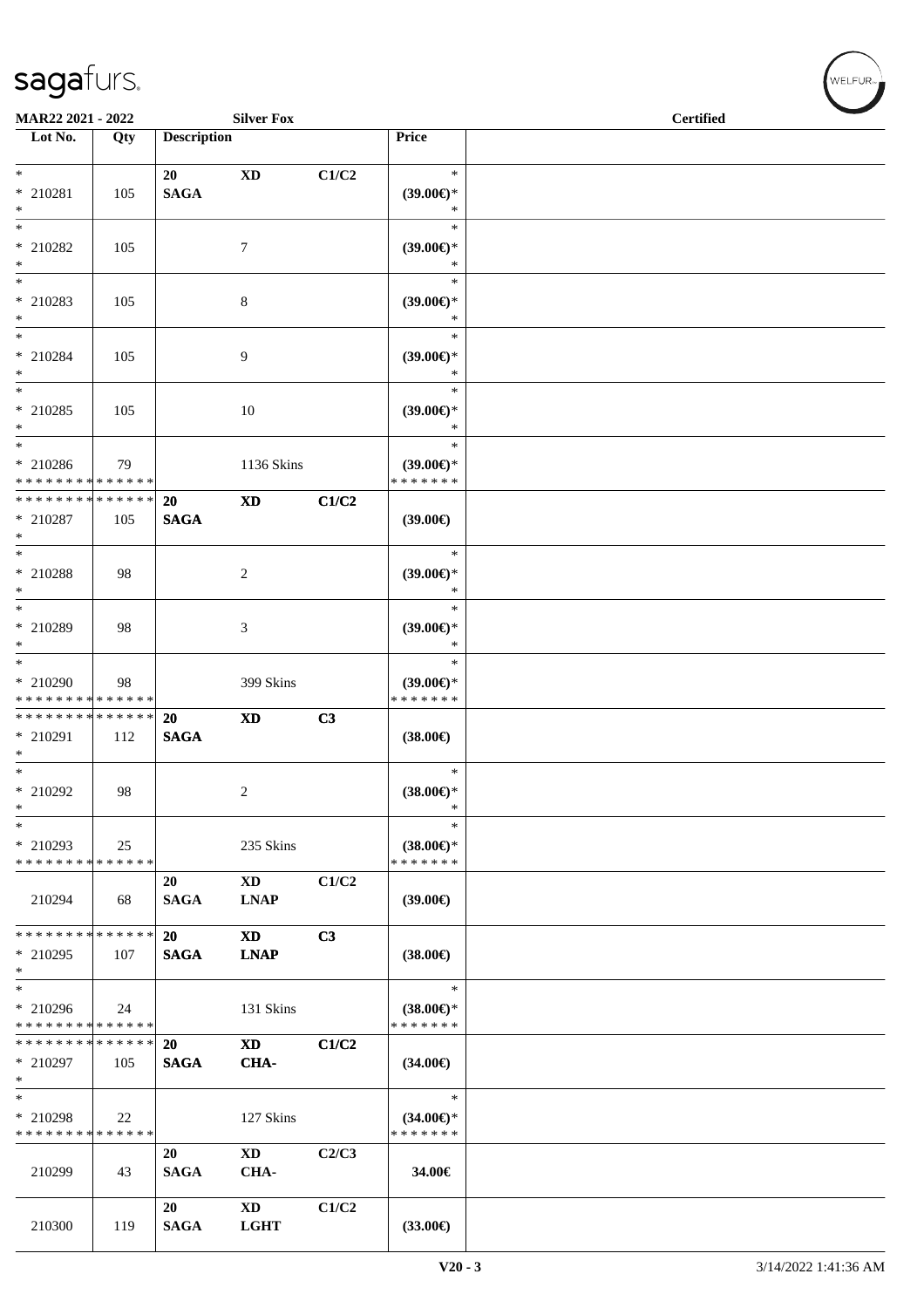|                                                           | <b>Silver Fox</b><br>MAR22 2021 - 2022 |                    |                                                    |       |                                                | <b>Certified</b> |  |
|-----------------------------------------------------------|----------------------------------------|--------------------|----------------------------------------------------|-------|------------------------------------------------|------------------|--|
| $\overline{\phantom{1}}$ Lot No.                          | Qty                                    | <b>Description</b> |                                                    |       | <b>Price</b>                                   |                  |  |
| ******** <mark>******</mark><br>* 210301<br>$*$           | 112                                    | 20<br><b>SAGA</b>  | <b>XD</b><br><b>LGHT</b>                           | C1/C2 | 33.00€                                         |                  |  |
| $*$<br>* 210302<br>$\ast$                                 | 105                                    |                    | $\boldsymbol{2}$                                   |       | $\ast$<br>33.00€*<br>$\ast$                    |                  |  |
| $\overline{\ast}$<br>* 210303<br>$*$                      | 105                                    |                    | 3                                                  |       | $\ast$<br>(33.00)<br>$\ast$                    |                  |  |
| $\ast$<br>$* 210304$<br>$*$                               | 105                                    |                    | $\overline{4}$                                     |       | $\ast$<br>$(33.00\epsilon)$ *<br>$\ast$        |                  |  |
| $*$<br>$*$ 210305<br>$*$                                  | 105                                    |                    | 5                                                  |       | $\ast$<br>$(33.00\epsilon)$ *<br>$\ast$        |                  |  |
| $\ast$<br>$*$ 210306<br>$*$<br>$\overline{\phantom{a}^*}$ | 105                                    |                    | 6                                                  |       | $\ast$<br>$(33.00\epsilon)$ *<br>$\ast$        |                  |  |
| * 210307<br>$*$                                           | 91                                     |                    | $\tau$                                             |       | $\ast$<br>$(33.00\epsilon)$ *<br>$\ast$        |                  |  |
| $*$<br>* 210308<br>* * * * * * * * * * * * * *            | 28                                     |                    | 756 Skins                                          |       | $\ast$<br>$(33.00\epsilon)$ *<br>* * * * * * * |                  |  |
| * * * * * * * * * * * * * *<br>* 210309<br>$*$            | 133                                    | 20<br><b>SAGA</b>  | <b>XD</b><br><b>LGHT</b>                           | C1/C2 | $(32.00\epsilon)$                              |                  |  |
| $\overline{\ast}$<br>$* 210310$<br>$\ast$                 | 126                                    |                    | $\overline{c}$                                     |       | $\ast$<br>$(32.00\epsilon)$ *<br>$\ast$        |                  |  |
| $*$<br>$* 210311$<br>* * * * * * * * * * * * * *          | 89                                     |                    | 348 Skins                                          |       | $\ast$<br>$(32.00\epsilon)$ *<br>* * * * * * * |                  |  |
| 210312                                                    | 79                                     | 20<br><b>SAGA</b>  | $\mathbf{X}\mathbf{D}$<br><b>LGHT</b>              | C3    | $(32.00\epsilon)$                              |                  |  |
| 210313                                                    | 103                                    | 20<br><b>SAGA</b>  | $\bold{X}\bold{D}/\bold{D}\bold{K}$<br><b>LNAP</b> | C2/C3 | $(38.00\epsilon)$                              |                  |  |
| 210314                                                    | 53                                     | 20<br><b>SAGA</b>  | $\bold{X}\bold{D}/\bold{D}\bold{K}$<br>CHA-        | C2/C3 | 34.00€                                         |                  |  |
| ******** <mark>******</mark><br>* 210315<br>$*$           | 105                                    | 20<br><b>SAGA</b>  | <b>Dark</b>                                        | C1/C2 | $(41.00\epsilon)$                              |                  |  |
| $\overline{\phantom{1}}$<br>$* 210316$<br>$*$             | 105                                    |                    | 2                                                  |       | $\ast$<br>$(41.00\epsilon)$ *<br>$\ast$        |                  |  |
| $*$<br>$* 210317$<br>$*$                                  | 105                                    |                    | $\mathfrak{Z}$                                     |       | $\ast$<br>$(41.00\epsilon)$ *<br>$\ast$        |                  |  |
| $\ast$<br>$* 210318$<br>$\ast$                            | 105                                    |                    | 4                                                  |       | $\ast$<br>$(41.00\epsilon)$ *<br>$\ast$        |                  |  |
| $\ast$<br>* 210319<br>* * * * * * * * * * * * * *         | 85                                     |                    | 505 Skins                                          |       | $\ast$<br>$(41.00\epsilon)$ *<br>* * * * * * * |                  |  |
| * * * * * * * * * * * * * *<br>* 210320<br>$*$            | 105                                    | 20<br><b>SAGA</b>  | <b>Dark</b>                                        | C1/C2 | 41.00€                                         |                  |  |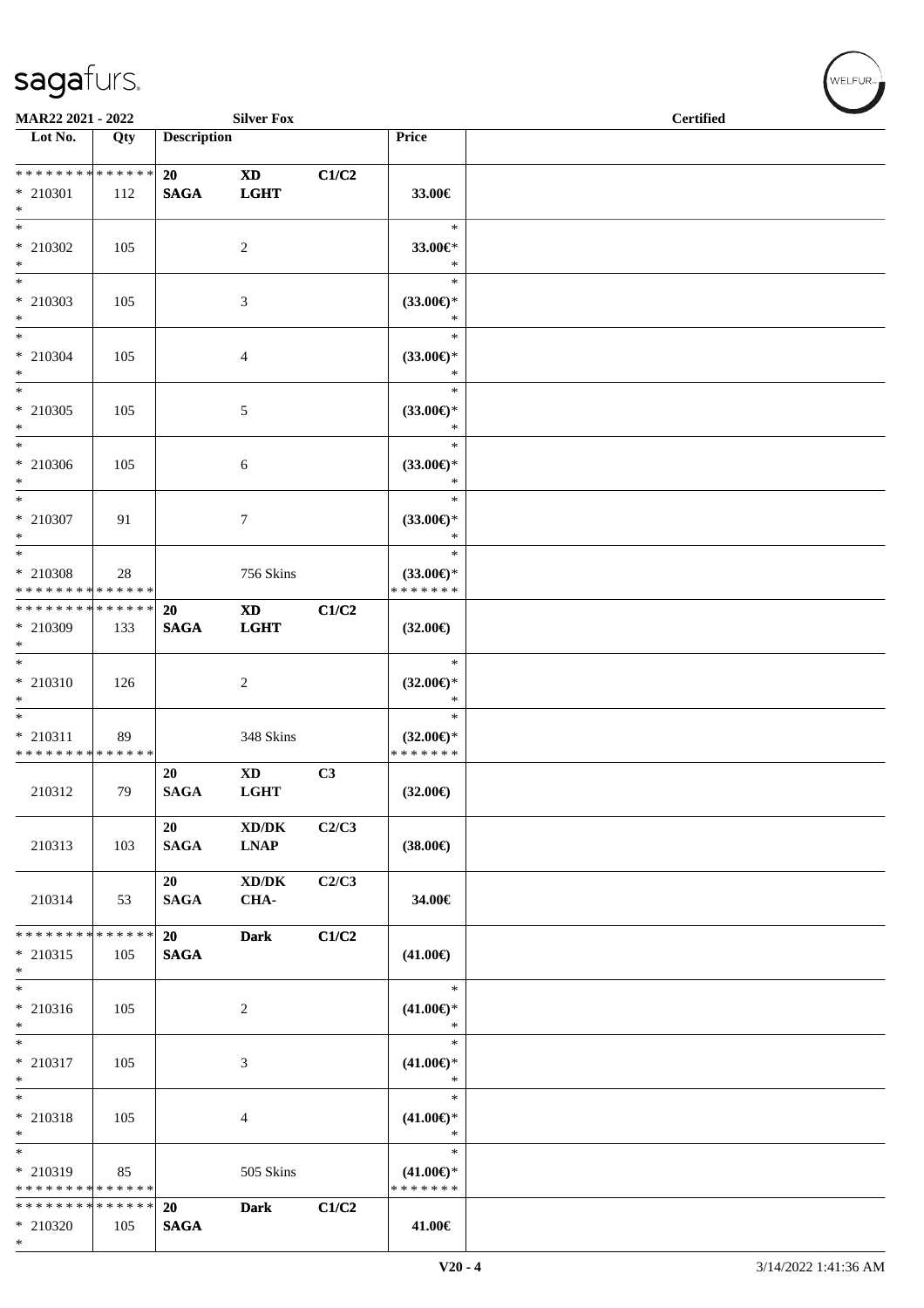| <b>Silver Fox</b><br>MAR22 2021 - 2022            |     |                    |                            |       | <b>Certified</b>                               |  |  |
|---------------------------------------------------|-----|--------------------|----------------------------|-------|------------------------------------------------|--|--|
| $\overline{\phantom{1}}$ Lot No.                  | Qty | <b>Description</b> |                            |       | Price                                          |  |  |
| $*$<br>$*$ 210321<br>$\ast$                       | 105 | 20<br><b>SAGA</b>  | <b>Dark</b>                | C1/C2 | $\ast$<br>41.00€*<br>$\ast$                    |  |  |
| $\overline{\phantom{0}}$<br>* 210322<br>$*$       | 105 |                    | 3                          |       | $\ast$<br>41.00€*<br>$\ast$                    |  |  |
| $*$<br>* 210323<br>$*$                            | 105 |                    | 4                          |       | $\ast$<br>$(41.00\epsilon)$ *<br>$\ast$        |  |  |
| $*$<br>$* 210324$<br>$*$                          | 105 |                    | 5                          |       | $\ast$<br>$(41.00\epsilon)$ *<br>$\ast$        |  |  |
| $*$<br>$* 210325$<br>$*$                          | 105 |                    | 6                          |       | $\ast$<br>$(41.00\epsilon)$ *<br>$\ast$        |  |  |
| $* 210326$<br>$*$                                 | 105 |                    | 7                          |       | $\ast$<br>$(41.00\epsilon)$ *<br>$\ast$        |  |  |
| $*$<br>* 210327<br>$*$                            | 105 |                    | 8                          |       | $\ast$<br>$(41.00\epsilon)$ *<br>$\ast$        |  |  |
| * 210328<br>$*$                                   | 105 |                    | 9                          |       | $\ast$<br>$(41.00\epsilon)$ *<br>$\ast$        |  |  |
| * 210329<br>$*$                                   | 105 |                    | 10                         |       | $\ast$<br>$(41.00\epsilon)$ *<br>$\ast$        |  |  |
| $\overline{\ast}$<br>* 210330<br>$*$              | 105 |                    | 11                         |       | $\ast$<br>$(41.00\epsilon)$ *<br>$\ast$        |  |  |
| $*$<br>$* 210331$<br>$*$                          | 105 |                    | 12                         |       | $\ast$<br>$(41.00\epsilon)$ *<br>$\ast$        |  |  |
| * 210332<br>$\ast$                                | 105 |                    | 13                         |       | $\ast$<br>$(41.00\epsilon)$ *<br>$\ast$        |  |  |
| $\ast$<br>* 210333<br>$*$                         | 105 |                    | 14                         |       | $\ast$<br>$(41.00\epsilon)$ *<br>$\ast$        |  |  |
| $\ast$<br>* 210334<br>* * * * * * * * * * * * * * | 86  |                    | 1556 Skins                 |       | $\ast$<br>$(41.00\epsilon)$ *<br>* * * * * * * |  |  |
| 210335                                            | 112 | 20<br><b>SAGA</b>  | <b>Dark</b>                | C3    | $(40.00\epsilon)$                              |  |  |
| * * * * * * * * * * * * * * *<br>* 210336<br>$*$  | 112 | 20<br><b>SAGA</b>  | <b>Dark</b>                | C3/C4 | $(39.00\epsilon)$                              |  |  |
| $*$<br>* 210337<br>* * * * * * * * * * * * * *    | 67  |                    | 179 Skins                  |       | $\ast$<br>$(39.00\epsilon)$ *<br>* * * * * * * |  |  |
| 210338                                            | 108 | 20<br><b>SAGA</b>  | <b>Dark</b><br><b>LNAP</b> | C1/C2 | $(41.00\epsilon)$                              |  |  |
| 210339                                            | 100 | 20<br><b>SAGA</b>  | Dark<br><b>LNAP</b>        | C3    | $(40.00\epsilon)$                              |  |  |
| 210340                                            | 52  | 20<br><b>SAGA</b>  | Dark<br><b>LNAP</b>        | C3/C4 | (39.00)                                        |  |  |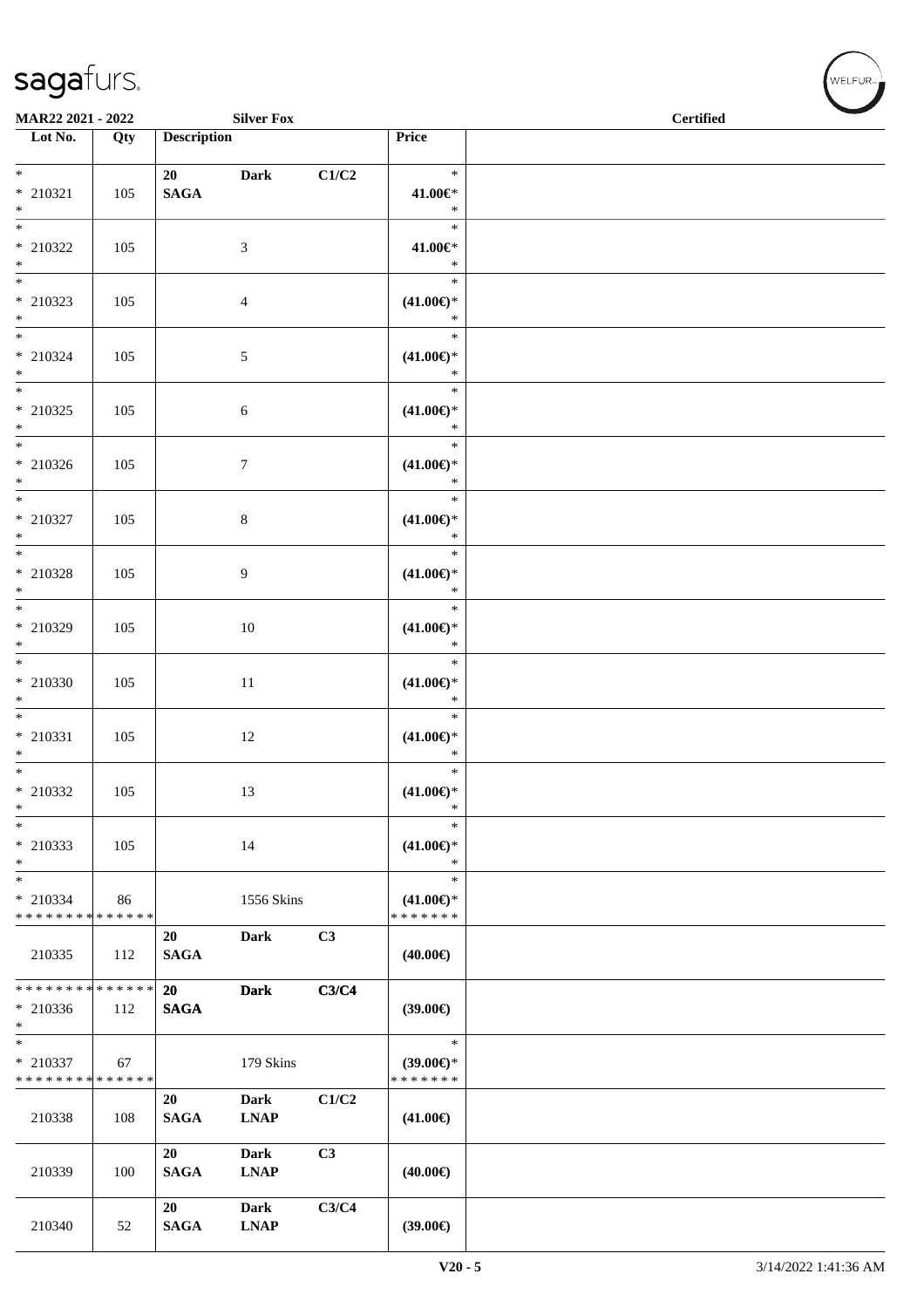| <b>Silver Fox</b><br>MAR22 2021 - 2022                                |               |                    |                            |                |                                                | <b>Certified</b> |  |
|-----------------------------------------------------------------------|---------------|--------------------|----------------------------|----------------|------------------------------------------------|------------------|--|
| Lot No.                                                               | Qty           | <b>Description</b> |                            |                | Price                                          |                  |  |
| * * * * * * * * * * * * * *                                           |               | 20                 | <b>Dark</b>                | C1/C2          |                                                |                  |  |
| $* 210341$<br>$*$                                                     | 119           | <b>SAGA</b>        | <b>LGHT</b>                |                | $(35.00\epsilon)$                              |                  |  |
| $\overline{\ast}$<br>$* 210342$<br>$*$                                | 112           |                    | $\overline{c}$             |                | $\ast$<br>$(35.00\epsilon)$ *<br>$\ast$        |                  |  |
| $\overline{\phantom{0}}$<br>* 210343<br>$*$                           | 112           |                    | 3                          |                | $\ast$<br>$(35.00\epsilon)$ *<br>$\ast$        |                  |  |
| $*$<br>* 210344<br>$*$                                                | 112           |                    | 4                          |                | $\ast$<br>$(35.00\epsilon)$ *<br>$\ast$        |                  |  |
| $*$<br>$* 210345$<br>$*$                                              | 112           |                    | 5                          |                | $\ast$<br>$(35.00\epsilon)$ *<br>$\ast$        |                  |  |
| $*$<br>$* 210346$<br>$*$                                              | 112           |                    | 6                          |                | $\ast$<br>$(35.00\epsilon)$ *<br>$\ast$        |                  |  |
| $\overline{\phantom{0}}$<br>$*$ 210347<br>* * * * * * * * * * * * * * | 56            |                    | 735 Skins                  |                | $\ast$<br>$(35.00\epsilon)$ *<br>* * * * * * * |                  |  |
| * * * * * * * *<br>* 210348<br>$\ast$                                 | ******<br>112 | 20<br><b>SAGA</b>  | <b>Dark</b><br><b>LGHT</b> | C1/C2          | $(35.00\epsilon)$                              |                  |  |
| * 210349<br>$*$                                                       | 105           |                    | 2                          |                | $\ast$<br>$(35.00\epsilon)$ *<br>$\ast$        |                  |  |
| $*$<br>$*$ 210350<br>$*$                                              | 105           |                    | 3                          |                | $\ast$<br>$(35.00\epsilon)$ *<br>$\ast$        |                  |  |
| $*$<br>$* 210351$<br>$*$                                              | 105           |                    | 4                          |                | $\ast$<br>$(35.00\epsilon)$ *<br>$\ast$        |                  |  |
| $*$<br>$*$ 210352<br>$\ast$                                           | 105           |                    | 5                          |                | $\ast$<br>$(35.00\epsilon)$ *<br>$\ast$        |                  |  |
| $\ast$<br>* 210353<br>$*$                                             | 105           |                    | 6                          |                | $\ast$<br>$(35.00\epsilon)$ *<br>$\ast$        |                  |  |
| $*$<br>* 210354<br>$\ast$                                             | 105           |                    | 7                          |                | $\ast$<br>$(35.00\epsilon)$ *<br>$\ast$        |                  |  |
| $\overline{\ast}$<br>$*$ 210355<br>$\ast$                             | 105           |                    | $\,8\,$                    |                | $\ast$<br>$(35.00\epsilon)$ *<br>$\ast$        |                  |  |
| $\overline{\ast}$<br>$* 210356$<br>$*$                                | 105           |                    | 9                          |                | $\ast$<br>$(35.00\epsilon)$ *<br>$\ast$        |                  |  |
| $\ast$<br>$* 210357$<br>* * * * * * * * * * * * * *                   | 93            |                    | 1045 Skins                 |                | $\ast$<br>$(35.00\epsilon)$ *<br>* * * * * * * |                  |  |
| 210358                                                                | 73            | 20<br><b>SAGA</b>  | <b>Dark</b><br><b>LGHT</b> | C <sub>3</sub> | $(34.00\epsilon)$                              |                  |  |
| ******** <mark>******</mark><br>* 210359<br>$*$                       | 105           | 20<br><b>SAGA</b>  | <b>Dark</b><br><b>LGHT</b> | C3/C4          | $(33.00\epsilon)$                              |                  |  |
| $*$<br>$* 210360$<br>$*$                                              | 105           |                    | $\overline{c}$             |                | $\ast$<br>$(33.00\epsilon)$ *<br>$\ast$        |                  |  |

 $(w$ ELFUR<sub><sup>n</sub></sub></sub></sup>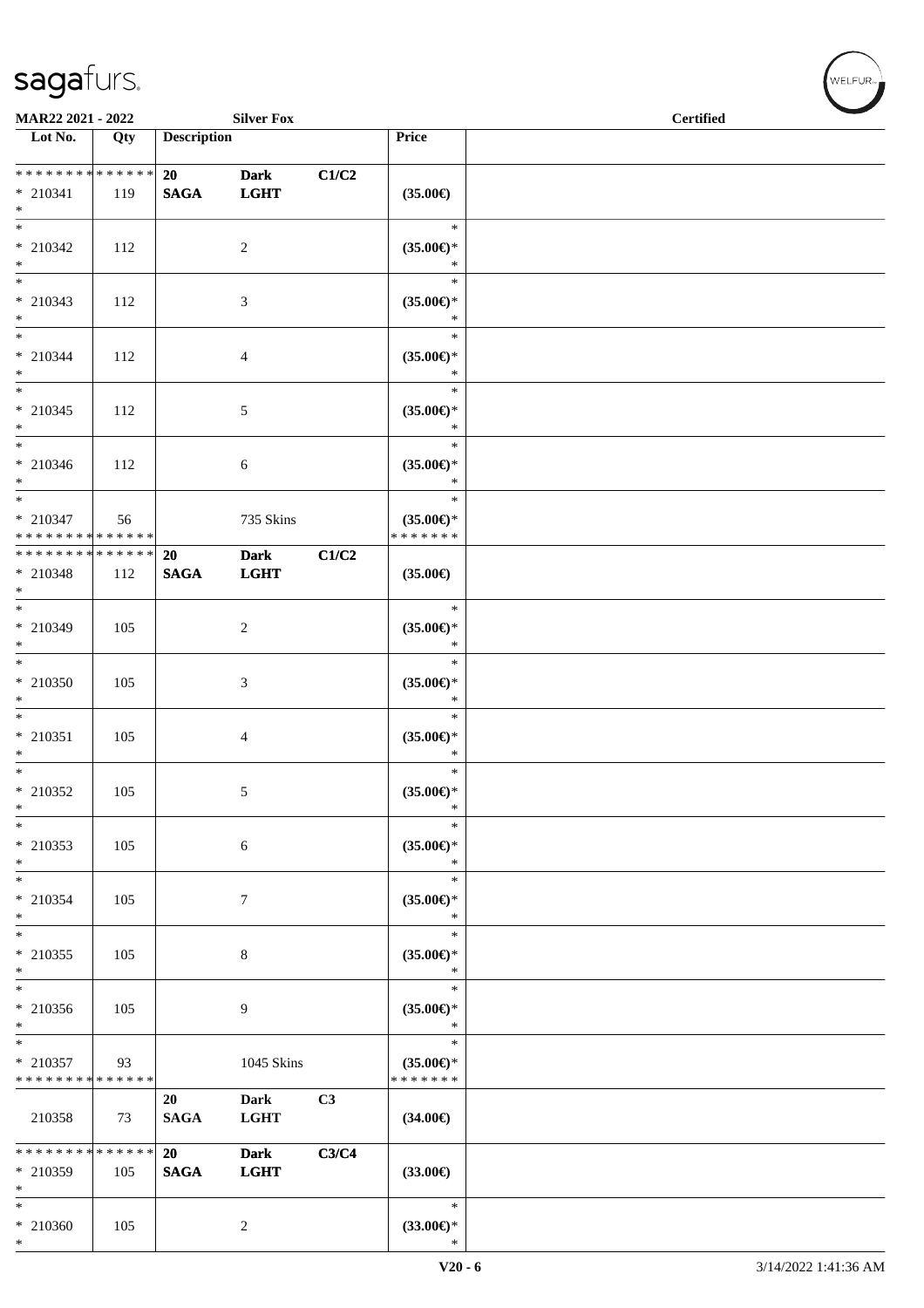| MAR22 2021 - 2022                                  |               |                    | <b>Silver Fox</b>           |       |                                                | <b>Certified</b> |  |
|----------------------------------------------------|---------------|--------------------|-----------------------------|-------|------------------------------------------------|------------------|--|
| $\overline{\phantom{1}}$ Lot No.                   | Qty           | <b>Description</b> |                             |       | Price                                          |                  |  |
| $*$<br>* 210361<br>* * * * * * * * * * * * * *     | 100           | 20<br><b>SAGA</b>  | <b>Dark</b><br><b>LGHT</b>  | C3/C4 | $\ast$<br>$(33.00\epsilon)$ *<br>* * * * * * * |                  |  |
| 210362                                             | 78            | 20<br><b>SAGA</b>  | <b>Dark</b><br><b>LGHT</b>  | C3/C4 | $(32.00\epsilon)$                              |                  |  |
| * * * * * * * * * * * * * * *<br>$* 210363$<br>$*$ | 112           | 20<br><b>SAGA</b>  | <b>DK/MED</b><br><b>BRH</b> | C1/C2 | $(34.00\epsilon)$                              |                  |  |
| $*$<br>$* 210364$<br>* * * * * * * * * * * * * *   | 32            |                    | 144 Skins                   |       | $\ast$<br>34.00€*<br>* * * * * * *             |                  |  |
| * * * * * * * * * * * * * *<br>* 210365<br>$*$     | 105           | 20<br><b>SAGA</b>  | <b>MED</b>                  | C1/C2 | $(42.00\epsilon)$                              |                  |  |
| $*$<br>* 210366<br>$*$                             | 105           |                    | $\overline{c}$              |       | $\ast$<br>$(42.00\epsilon)$ *<br>$\ast$        |                  |  |
| $*$<br>$* 210367$<br>$\ast$                        | 105           |                    | 3                           |       | $\ast$<br>$(42.00\epsilon)$ *<br>$\ast$        |                  |  |
| $\overline{\ast}$<br>* 210368<br>$*$               | 105           |                    | 4                           |       | $\ast$<br>$(42.00\epsilon)$ *<br>$\ast$        |                  |  |
| $*$<br>* 210369<br>$*$                             | 105           |                    | 5                           |       | $\ast$<br>$(42.00\epsilon)$ *<br>$\ast$        |                  |  |
| $*$<br>* 210370<br>$\ast$                          | 105           |                    | 6                           |       | $\ast$<br>$(42.00\epsilon)$ *<br>$\ast$        |                  |  |
| $*$<br>* 210371<br>$*$                             | 105           |                    | $\tau$                      |       | $\ast$<br>$(42.00\epsilon)$ *<br>$\ast$        |                  |  |
| $*$<br>$*$ 210372<br>$\ast$                        | 105           |                    | 8                           |       | $\ast$<br>$(42.00\epsilon)$ *<br>$\ast$        |                  |  |
| $\ast$<br>* 210373<br>$\ast$                       | 105           |                    | 9                           |       | $\ast$<br>$(42.00\epsilon)$ *<br>$\ast$        |                  |  |
| $*$<br>* 210374<br>* * * * * * * * * * * * * *     | 105           |                    | 1050 Skins                  |       | $\ast$<br>$(42.00\epsilon)$ *<br>* * * * * * * |                  |  |
| * * * * * * * * * * * * * *<br>$* 210375$<br>$*$   | 112           | 20<br><b>SAGA</b>  | <b>MED</b>                  | C3    | $(41.00\epsilon)$                              |                  |  |
| $*$<br>$* 210376$<br>$\ast$                        | 105           |                    | $\overline{c}$              |       | $\ast$<br>$(41.00\epsilon)$ *<br>$\ast$        |                  |  |
| * 210377<br>$*$                                    | 105           |                    | 3                           |       | $\ast$<br>$(41.00\epsilon)$ *<br>$\ast$        |                  |  |
| $\ast$<br>* 210378<br>* * * * * * * * * * * * * *  | 81            |                    | 403 Skins                   |       | $\ast$<br>$(41.00\epsilon)$ *<br>* * * * * * * |                  |  |
| * * * * * * * *<br>* 210379<br>$*$                 | ******<br>119 | 20<br><b>SAGA</b>  | <b>MED</b><br><b>LGHT</b>   | C1/C2 | 37.00€                                         |                  |  |
| $*$<br>* 210380<br>$*$                             | 112           |                    | $\overline{c}$              |       | $\ast$<br>37.00€*<br>$\ast$                    |                  |  |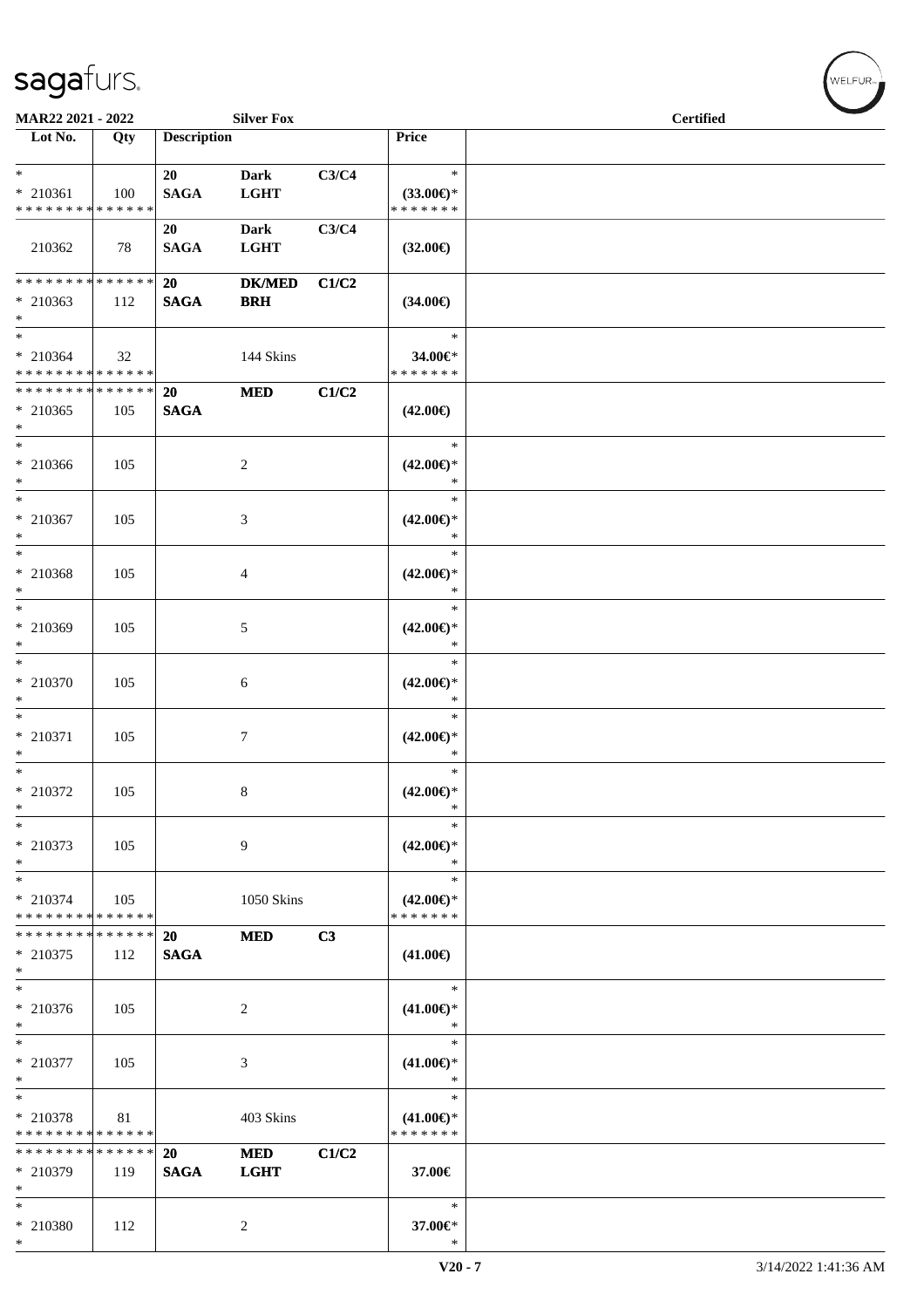| MAR22 2021 - 2022                          |     |                    | <b>Silver Fox</b> | $\overline{\phantom{0}}$<br><b>Certified</b> |                                      |  |
|--------------------------------------------|-----|--------------------|-------------------|----------------------------------------------|--------------------------------------|--|
| Lot No.                                    | Qty | <b>Description</b> |                   |                                              | Price                                |  |
|                                            |     |                    |                   |                                              |                                      |  |
| $*$                                        |     | 20                 | <b>MED</b>        | C1/C2                                        | $\ast$                               |  |
| * 210381                                   |     | <b>SAGA</b>        | <b>LGHT</b>       |                                              | 37.00€*                              |  |
| $*$                                        | 112 |                    |                   |                                              | $\ast$                               |  |
|                                            |     |                    |                   |                                              | $\ast$                               |  |
|                                            |     |                    |                   |                                              |                                      |  |
| * 210382                                   | 61  |                    | 404 Skins         |                                              | $(37.00\epsilon)$ *                  |  |
| * * * * * * * * <mark>* * * * * * *</mark> |     |                    |                   |                                              | * * * * * * *                        |  |
| * * * * * * * * * * * * * *                |     |                    | <b>IDENTICAL</b>  |                                              |                                      |  |
| * 210383                                   | 112 |                    |                   |                                              | 37.00€                               |  |
| $*$                                        |     |                    |                   |                                              |                                      |  |
| $\overline{\phantom{0}}$                   |     |                    |                   |                                              | $\ast$                               |  |
| * 210384                                   | 112 |                    | 224 Skins         |                                              | $(37.00\epsilon)$ *                  |  |
| * * * * * * * * * * * * * *                |     |                    |                   |                                              | * * * * * * *                        |  |
| * * * * * * * * <mark>* * * * * * *</mark> |     | <b>20</b>          | <b>MED</b>        | C1/C2                                        |                                      |  |
| * 210385                                   | 105 | <b>SAGA</b>        | <b>LGHT</b>       |                                              | $(37.00\epsilon)$                    |  |
| $*$                                        |     |                    |                   |                                              |                                      |  |
| $\ast$                                     |     |                    |                   |                                              | $\ast$                               |  |
|                                            |     |                    |                   |                                              |                                      |  |
| * 210386                                   | 30  |                    | 135 Skins         |                                              | 37.00€*                              |  |
| * * * * * * * * * * * * * *                |     |                    |                   |                                              | * * * * * * *                        |  |
|                                            |     | 20                 | <b>MED</b>        | C <sub>3</sub>                               |                                      |  |
| 210387                                     | 46  | <b>SAGA</b>        | <b>LGHT</b>       |                                              | $(36.00\epsilon)$                    |  |
|                                            |     |                    |                   |                                              |                                      |  |
|                                            |     | 20                 | <b>MED</b>        | C3/C4                                        |                                      |  |
| 210388                                     | 112 | <b>SAGA</b>        | <b>LGHT</b>       |                                              | $(35.00\in)$                         |  |
|                                            |     |                    |                   |                                              |                                      |  |
|                                            |     | 20                 | <b>MED</b>        | C2/C3                                        |                                      |  |
| 210389                                     | 69  | <b>SAGA</b>        | <b>BRH</b>        |                                              | $(36.00\epsilon)$                    |  |
|                                            |     |                    |                   |                                              |                                      |  |
|                                            |     |                    |                   |                                              |                                      |  |
|                                            |     | 20                 | MED/PAL C2/C3     |                                              |                                      |  |
| 210390                                     | 36  | <b>SAGA</b>        | CHA-              |                                              | $(38.00\epsilon)$                    |  |
|                                            |     |                    |                   |                                              |                                      |  |
|                                            |     | 20                 | <b>PALE</b>       | C3                                           |                                      |  |
| 210391                                     | 101 | <b>SAGA</b>        |                   |                                              | 45.00€                               |  |
|                                            |     |                    |                   |                                              |                                      |  |
| * * * * * * * * * * * * * *                |     | 20                 | <b>PALE</b>       | C1/C2                                        |                                      |  |
| * 210392                                   | 119 | <b>SAGA</b>        | <b>LGHT</b>       |                                              | 39.00€                               |  |
| *                                          |     |                    |                   |                                              |                                      |  |
| $\ast$                                     |     |                    |                   |                                              | $\ast$                               |  |
| * 210393                                   | 112 |                    | $\overline{c}$    |                                              | $(39.00€)$ *                         |  |
| $\ast$                                     |     |                    |                   |                                              | $\ast$                               |  |
| $*$                                        |     |                    |                   |                                              | $\ast$                               |  |
|                                            |     |                    |                   |                                              |                                      |  |
| * 210394                                   | 112 |                    | 3                 |                                              | $(39.00\epsilon)$ *                  |  |
| $*$                                        |     |                    |                   |                                              | ∗                                    |  |
| $*$                                        |     |                    |                   |                                              | $\ast$                               |  |
| * 210395                                   | 112 |                    | 455 Skins         |                                              | $(39.00€)$ *                         |  |
| * * * * * * * * * * * * * *                |     |                    |                   |                                              | * * * * * * *                        |  |
|                                            |     | 20                 | <b>PALE</b>       | C <sub>3</sub>                               |                                      |  |
| 210396                                     | 50  | <b>SAGA</b>        | <b>LGHT</b>       |                                              | $(38.00\epsilon)$                    |  |
|                                            |     |                    |                   |                                              |                                      |  |
| * * * * * * * * <mark>* * * * * * *</mark> |     | 20                 | <b>PALE</b>       | C2/C3                                        |                                      |  |
| * 210397                                   | 105 | <b>SAGA</b>        | <b>BRH</b>        |                                              | $(38.00\epsilon)$                    |  |
| $*$                                        |     |                    |                   |                                              |                                      |  |
| $*$                                        |     |                    |                   |                                              | $\ast$                               |  |
| * 210398                                   |     |                    |                   |                                              |                                      |  |
| * * * * * * * * * * * * * *                | 22  |                    | 127 Skins         |                                              | $(38.00\epsilon)$ *<br>* * * * * * * |  |
|                                            |     |                    |                   |                                              |                                      |  |
|                                            |     | 20                 | $\bold{XP}$       | C3                                           |                                      |  |
| 210399                                     | 72  | <b>SAGA</b>        |                   |                                              | 37.00€                               |  |
|                                            |     |                    |                   |                                              |                                      |  |
|                                            |     | 20                 | $\bold{XP}$       | C3/C4                                        |                                      |  |
| 210400                                     | 62  | <b>SAGA</b>        |                   |                                              | 36.00€                               |  |
|                                            |     |                    |                   |                                              |                                      |  |

 $w$ ELFUR<sub>m</sub>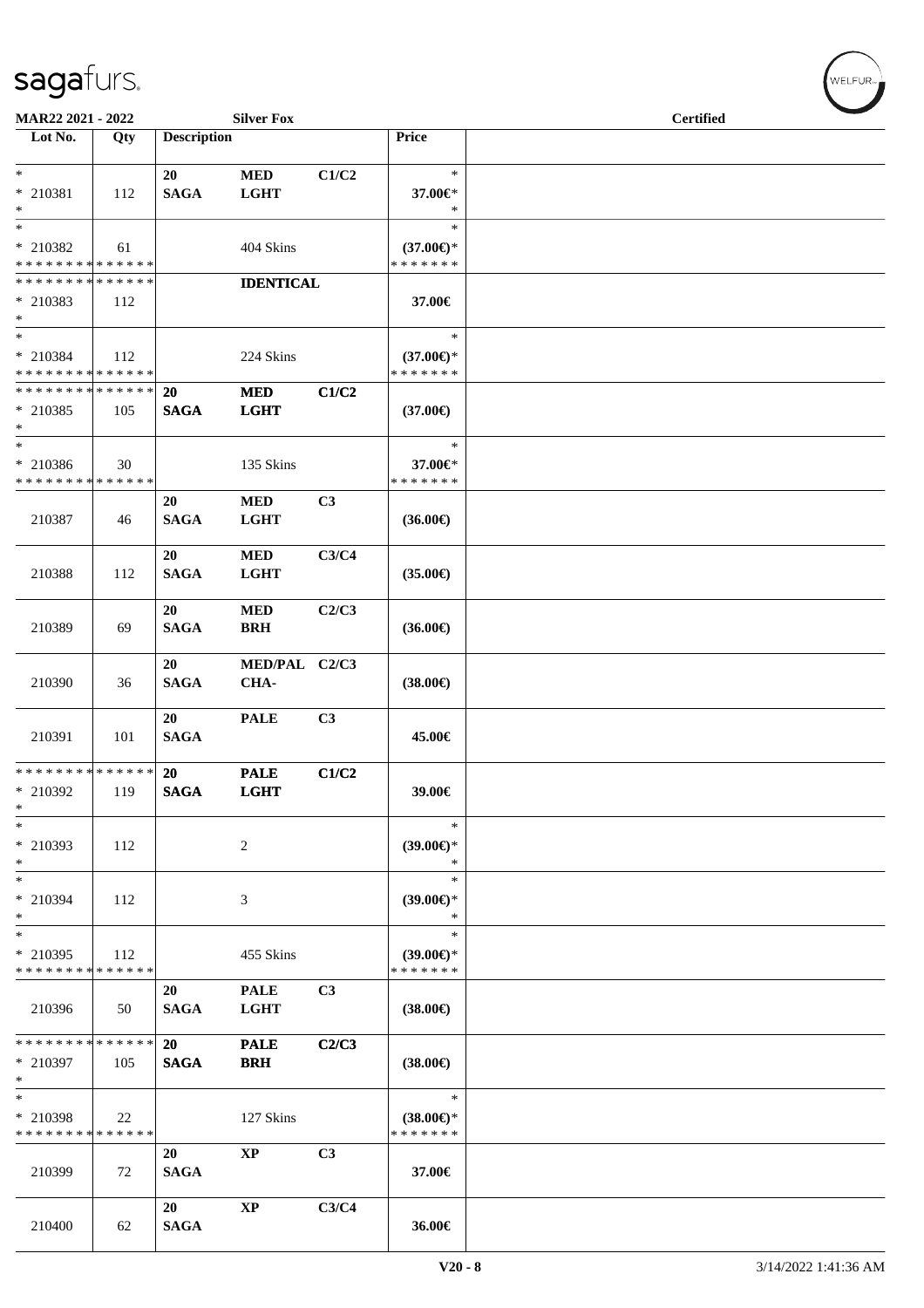| <b>MAR22 2021 - 2022</b>                            |     |                       | <b>Silver Fox</b>                           |                      |                                                | <b>Certified</b> |
|-----------------------------------------------------|-----|-----------------------|---------------------------------------------|----------------------|------------------------------------------------|------------------|
| Lot No.                                             | Qty | <b>Description</b>    |                                             |                      | Price                                          |                  |
| 210401                                              | 111 | 20<br><b>SAGA</b>     | $\bold{XP}$<br><b>LGHT</b>                  | C1/C2                | 39.00€                                         |                  |
| 210402                                              | 51  | 20<br><b>SAGA</b>     | $\bold{XP}$<br><b>LGHT</b>                  | C <sub>3</sub>       | $(38.00\epsilon)$                              |                  |
| * * * * * * * * * * * * * *<br>* 210403<br>$*$      | 112 | 20<br>$\mathbf{SAGA}$ | $\bold{XP}$<br><b>BRH</b>                   | C2/C3                | $(38.00\epsilon)$                              |                  |
| $\ast$<br>$*$ 210404<br>* * * * * * * * * * * * * * | 60  |                       | 172 Skins                                   |                      | $\ast$<br>$(38.00\epsilon)$ *<br>* * * * * * * |                  |
| 210405                                              | 38  | 20<br>IA              | $\mathbf{X}\mathbf{D}$<br>COR1              | C1/C2                | $(31.00\epsilon)$                              |                  |
| 210406                                              | 89  | 20<br>IA              | $\mathbf{X}\mathbf{D}$<br>COR1              | C2/C3                | $(31.00\epsilon)$                              |                  |
| 210407                                              | 78  | 20<br>IA              | $\bold{X}\bold{D}/\bold{D}\bold{K}$<br>COR1 | C2/C3                | $(32.00\epsilon)$                              |                  |
| 210408                                              | 54  | 20<br>IA              | PAL/XP<br>COR1                              | C2/C3                | $(34.00\epsilon)$                              |                  |
| 210409                                              | 48  | 20<br><b>SROY</b>     | 2XD<br><b>LNAP</b>                          | C1/C2                | (39.00)                                        |                  |
| 210410                                              | 88  | 20<br><b>SROY</b>     | 2XD/XD                                      | C1/C2                | $(40.00\epsilon)$                              |                  |
| * * * * * * * * * * * * * *<br>$* 210411$<br>$*$    | 105 | 20<br><b>SROY</b>     | $\boldsymbol{\mathrm{XD}}$<br>${\bf SILK}$  | C1/C2                | $(45.00\epsilon)$                              |                  |
| $*$<br>$* 210412$<br>* * * * * * * * * * * * * * *  | 42  |                       | 147 Skins                                   |                      | $\ast$<br>$(45.00\epsilon)$ *<br>*******       |                  |
| * * * * * * * * * * * * * * *<br>$* 210413$<br>$*$  | 98  | 20<br><b>SROY</b>     | <b>XD</b><br><b>SILK</b>                    | C1/C2                | $(45.00\epsilon)$                              |                  |
| $*$<br>$* 210414$<br>* * * * * * * * * * * * * *    | 87  |                       | 185 Skins                                   |                      | $\ast$<br>$(45.00\epsilon)$ *<br>* * * * * * * |                  |
| * * * * * * * * * * * * * *<br>$* 210415$<br>$*$    | 112 | 20<br><b>SROY</b>     | <b>XD</b><br><b>SILK</b>                    | C1/C2<br><b>LGHT</b> | $(41.00\epsilon)$                              |                  |
| $*$<br>$* 210416$<br>* * * * * * * * * * * * * *    | 40  |                       | 152 Skins                                   |                      | $\ast$<br>$(41.00\epsilon)$ *<br>* * * * * * * |                  |
| * * * * * * * * * * * * * *<br>$* 210417$<br>$*$    | 112 | 20<br><b>SROY</b>     | <b>XD</b><br><b>SILK</b>                    | C1/C2<br><b>LGHT</b> | $(41.00\epsilon)$                              |                  |
| $*$<br>$* 210418$<br>$*$                            | 105 |                       | 2                                           |                      | $\ast$<br>$(41.00\epsilon)$ *<br>$\ast$        |                  |
| $*$<br>* 210419<br>* * * * * * * * * * * * * *      | 76  |                       | 293 Skins                                   |                      | $\ast$<br>$(41.00\epsilon)$ *<br>* * * * * * * |                  |
| 210420                                              | 66  | 20<br><b>SROY</b>     | XD                                          | C1/C2                | $(41.00\epsilon)$                              |                  |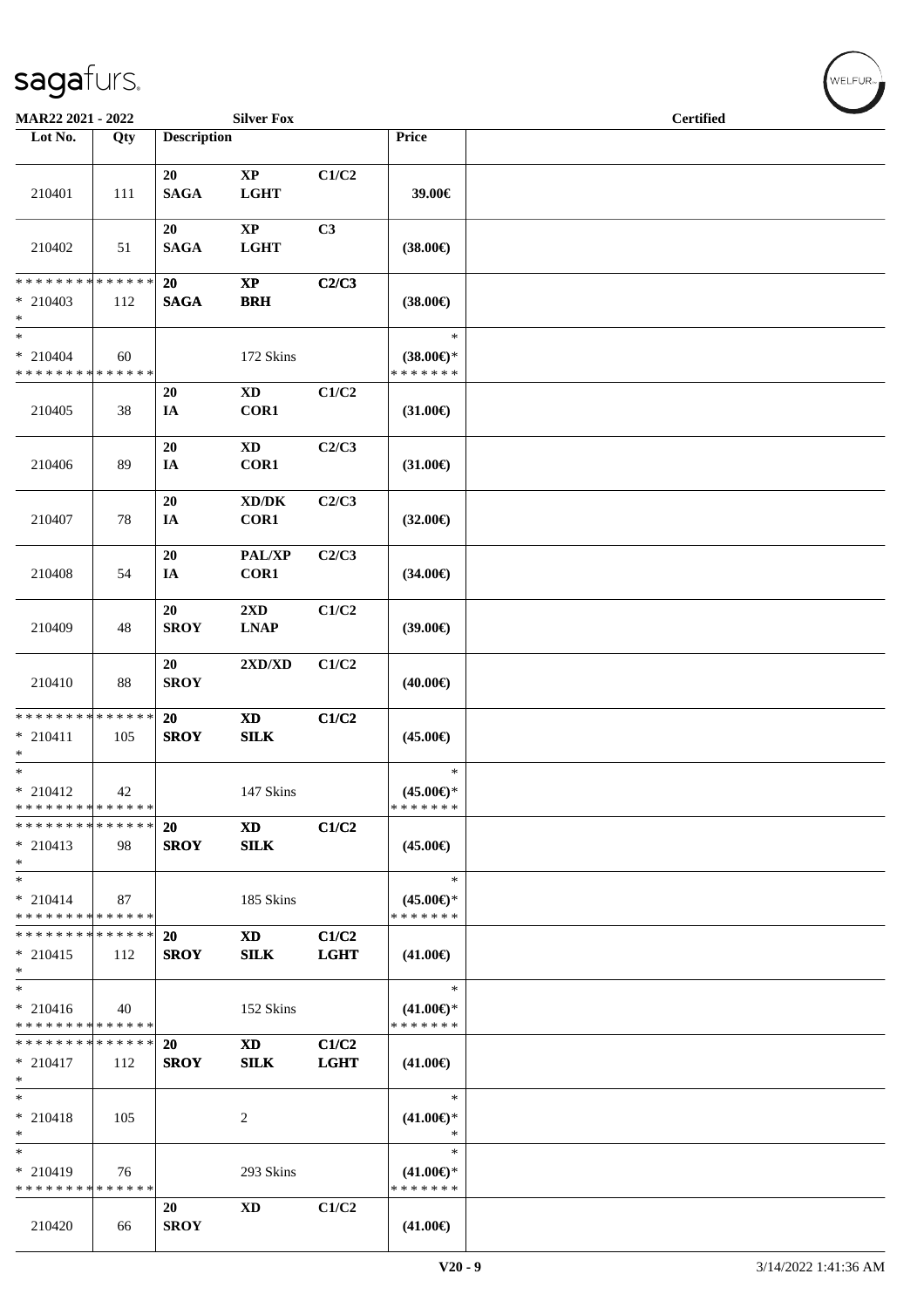| MAR22 2021 - 2022                                    |                   |                    | <b>Silver Fox</b>                                  |                      |                                                | <b>Certified</b> |  |
|------------------------------------------------------|-------------------|--------------------|----------------------------------------------------|----------------------|------------------------------------------------|------------------|--|
| Lot No.                                              | Qty               | <b>Description</b> |                                                    |                      | Price                                          |                  |  |
| 210421                                               | 51                | 20<br><b>SROY</b>  | $\mathbf{X}\mathbf{D}$<br><b>LNAP</b>              | C1/C2                | 41.00€                                         |                  |  |
| * * * * * * * * * * * * * *<br>$*$ 210422<br>$*$     | 105               | 20<br><b>SROY</b>  | <b>XD</b><br><b>LNAP</b>                           | C1/C2                | $(41.00\epsilon)$                              |                  |  |
| $\ast$<br>$* 210423$<br>* * * * * * * * * * * * * *  | 53                |                    | 158 Skins                                          |                      | $\ast$<br>$(41.00\epsilon)$ *<br>*******       |                  |  |
| 210424                                               | 75                | 20<br><b>SROY</b>  | $\mathbf{X}\mathbf{D}$<br><b>LGHT</b>              | C1/C2                | $(41.00\epsilon)$                              |                  |  |
| 210425                                               | 80                | 20<br><b>SROY</b>  | $\bold{X}\bold{D}/\bold{D}\bold{K}$<br><b>LNAP</b> | C2/C3                | $(42.00\epsilon)$                              |                  |  |
| 210426                                               | 105               | 20<br><b>SROY</b>  | <b>Dark</b><br>${\bf SILK}$                        | C1/C2                | $(46.00\epsilon)$                              |                  |  |
| * * * * * * * *<br>$* 210427$<br>$\ast$              | ******<br>98      | 20<br><b>SROY</b>  | <b>Dark</b><br><b>SILK</b>                         | C1/C2                | $(46.00\epsilon)$                              |                  |  |
| $*$<br>$*$ 210428<br>$\ast$                          | 98                |                    | $\overline{c}$                                     |                      | $\ast$<br>$(46.00\epsilon)$ *<br>$\ast$        |                  |  |
| $*$<br>* 210429<br>$*$                               | 98                |                    | 3                                                  |                      | $\ast$<br>$(46.00\epsilon)$ *<br>$\ast$        |                  |  |
| $*$<br>$* 210430$<br>$\ast$                          | 98                |                    | $\overline{4}$                                     |                      | $\ast$<br>$(46.00\epsilon)$ *<br>$\ast$        |                  |  |
| $*$<br>$* 210431$<br>$*$                             | 98                |                    | 5                                                  |                      | $\ast$<br>$(46.00\epsilon)$ *<br>$\ast$        |                  |  |
| $*$<br>$*$ 210432<br>$\ast$                          | 98                |                    | 6                                                  |                      | $\ast$<br>$(46.00\epsilon)$ *<br>$\ast$        |                  |  |
| $\ast$<br>* 210433<br>$\ast$                         | 98                |                    | 7                                                  |                      | $\ast$<br>$(46.00\epsilon)$ *<br>$\ast$        |                  |  |
| $\ast$<br>* 210434<br>* * * * * * * *                | 84<br>* * * * * * |                    | 770 Skins                                          |                      | $\ast$<br>$(46.00\epsilon)$ *<br>* * * * * * * |                  |  |
| 210435                                               | 105               | 20<br><b>SROY</b>  | <b>Dark</b><br>SILK                                | C1/C2<br><b>LGHT</b> | $(43.00\epsilon)$                              |                  |  |
| 210436                                               | 71                | 20<br><b>SROY</b>  | <b>Dark</b>                                        | C1/C2                | 43.00€                                         |                  |  |
| 210437                                               | 103               | 20<br><b>SROY</b>  | <b>Dark</b><br><b>LNAP</b>                         | C1/C2                | 43.00€                                         |                  |  |
| * * * * * * * * * * * * * *<br>$*$ 210438<br>$*$     | 98                | 20<br><b>SROY</b>  | <b>MED</b><br>SLK                                  | C1/C2                | $(48.00\epsilon)$                              |                  |  |
| $*$<br>* 210439<br>$*$                               | 98                |                    | $\overline{c}$                                     |                      | $\ast$<br>$(48.00\epsilon)$ *<br>$\ast$        |                  |  |
| $\ast$<br>$* 210440$<br>******** <mark>******</mark> | 98                |                    | 294 Skins                                          |                      | $\ast$<br>$(48.00\epsilon)$ *<br>* * * * * * * |                  |  |